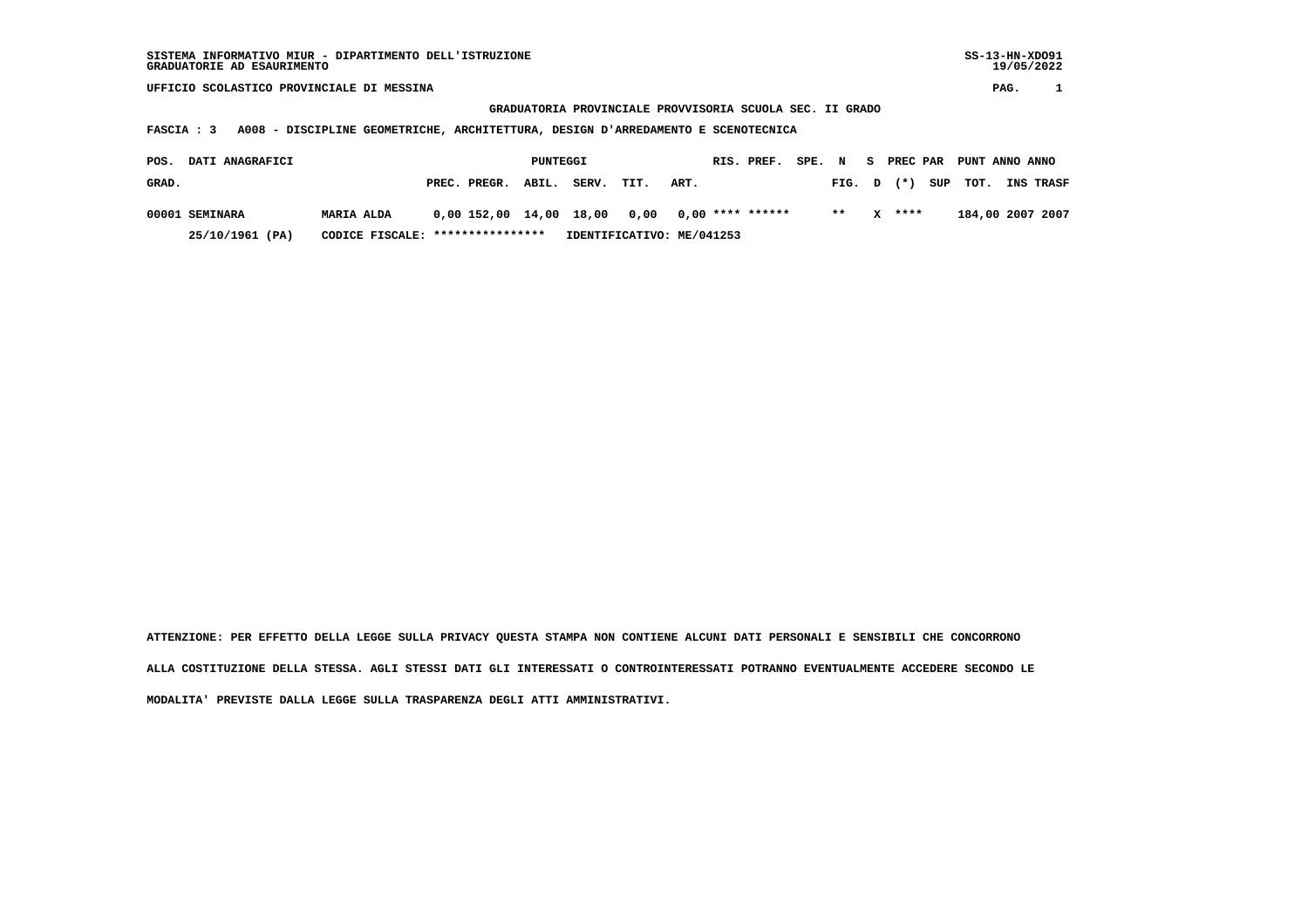**GRADUATORIA PROVINCIALE PROVVISORIA SCUOLA SEC. II GRADO**

 **FASCIA : 3 A009 - DISCIPLINE GRAFICHE, PITTORICHE E SCENOGRAFICHE**

| POS.  | DATI ANAGRAFICI                    |                                                       |                     | PUNTEGGI |       |                                   |      | RIS. PREF.           | SPE. N |              | S. | PREC PAR |     | PUNT ANNO ANNO |                  |
|-------|------------------------------------|-------------------------------------------------------|---------------------|----------|-------|-----------------------------------|------|----------------------|--------|--------------|----|----------|-----|----------------|------------------|
| GRAD. |                                    |                                                       | PREC. PREGR.        | ABIL.    | SERV. | TIT.                              | ART. |                      |        | FIG. D       |    | $(* )$   | SUP | тот.           | <b>INS TRASF</b> |
|       | 00001 OTTANA'<br>D 15/10/1981 (ME) | <b>ALESSANDRA</b><br>CODICE FISCALE: **************** | $0.00$ 75.00        | 42,00    | 36,00 | 0,00<br>IDENTIFICATIVO: ME/041998 |      | $0,00$ **** ****** T |        | $\star\star$ |    | ****     | s   | 153,00 2007    |                  |
|       | 00002 ORLANDO<br>19/10/1969 (ME)   | <b>GIUSEPPE</b><br>CODICE FISCALE: *****************  | $0,00$ 136,00 14,00 |          | 0,00  | 0,00<br>IDENTIFICATIVO: ME/021181 |      | $0.00$ **** ******   |        | $***$        |    | ****     | s   | 150,00 2019    |                  |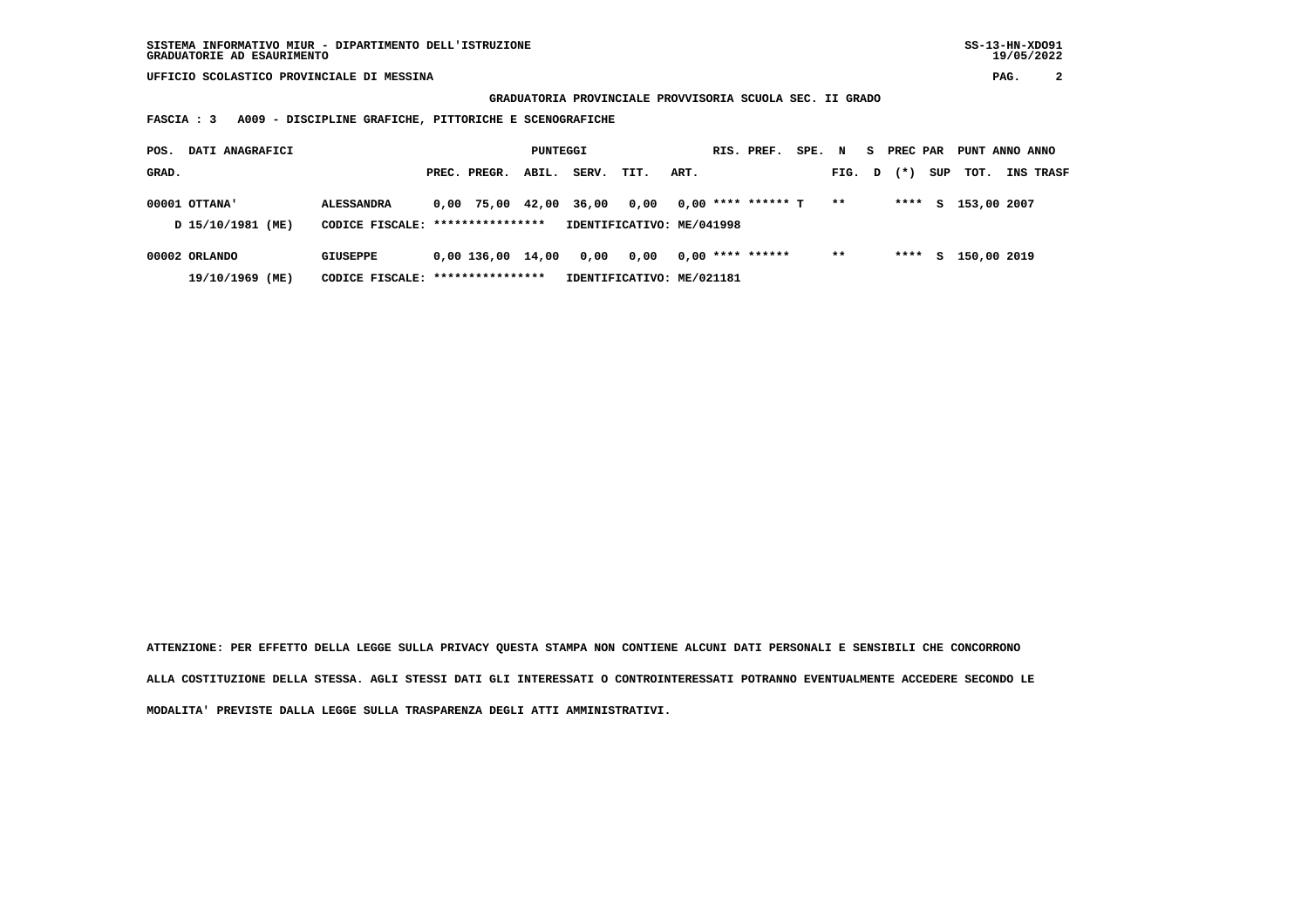**GRADUATORIA PROVINCIALE PROVVISORIA SCUOLA SEC. II GRADO**

 **FASCIA : 3 A010 - DISCIPLINE GRAFICO-PUBBLICITARIE**

| POS.  | DATI ANAGRAFICI                    |                                                          |      |                  | PUNTEGGI |       |                                   |      | RIS. PREF.         | SPE. N |        | S PREC PAR |     | PUNT ANNO ANNO |                  |
|-------|------------------------------------|----------------------------------------------------------|------|------------------|----------|-------|-----------------------------------|------|--------------------|--------|--------|------------|-----|----------------|------------------|
| GRAD. |                                    |                                                          |      | PREC. PREGR.     | ABIL.    | SERV. | TIT.                              | ART. |                    |        | FIG. D | $(* )$     | SUP | тот.           | <b>INS TRASF</b> |
|       | 00001 RICCIARDI<br>13/09/1959 (ME) | <b>SANTA MARIA R</b><br>CODICE FISCALE: **************** |      | 0,00 90,00 18,00 |          | 24,00 | 0,00<br>IDENTIFICATIVO: ME/041655 |      | $0,00$ **** ****** |        | $***$  | ****       | S.  | 132,00 2007    |                  |
|       |                                    |                                                          |      |                  |          |       |                                   |      |                    |        |        |            |     |                |                  |
|       | 00002 MICELI                       | <b>CALOGERA</b>                                          | 0.00 | 72,00 42,00      |          | 0,00  | 0.00                              |      | $0.00$ **** ****** |        | $* *$  | ****       | S.  | 114,00 2009    |                  |
|       | 31/07/1965 (ME)                    | CODICE FISCALE: *****************                        |      |                  |          |       | IDENTIFICATIVO: ME/073088         |      |                    |        |        |            |     |                |                  |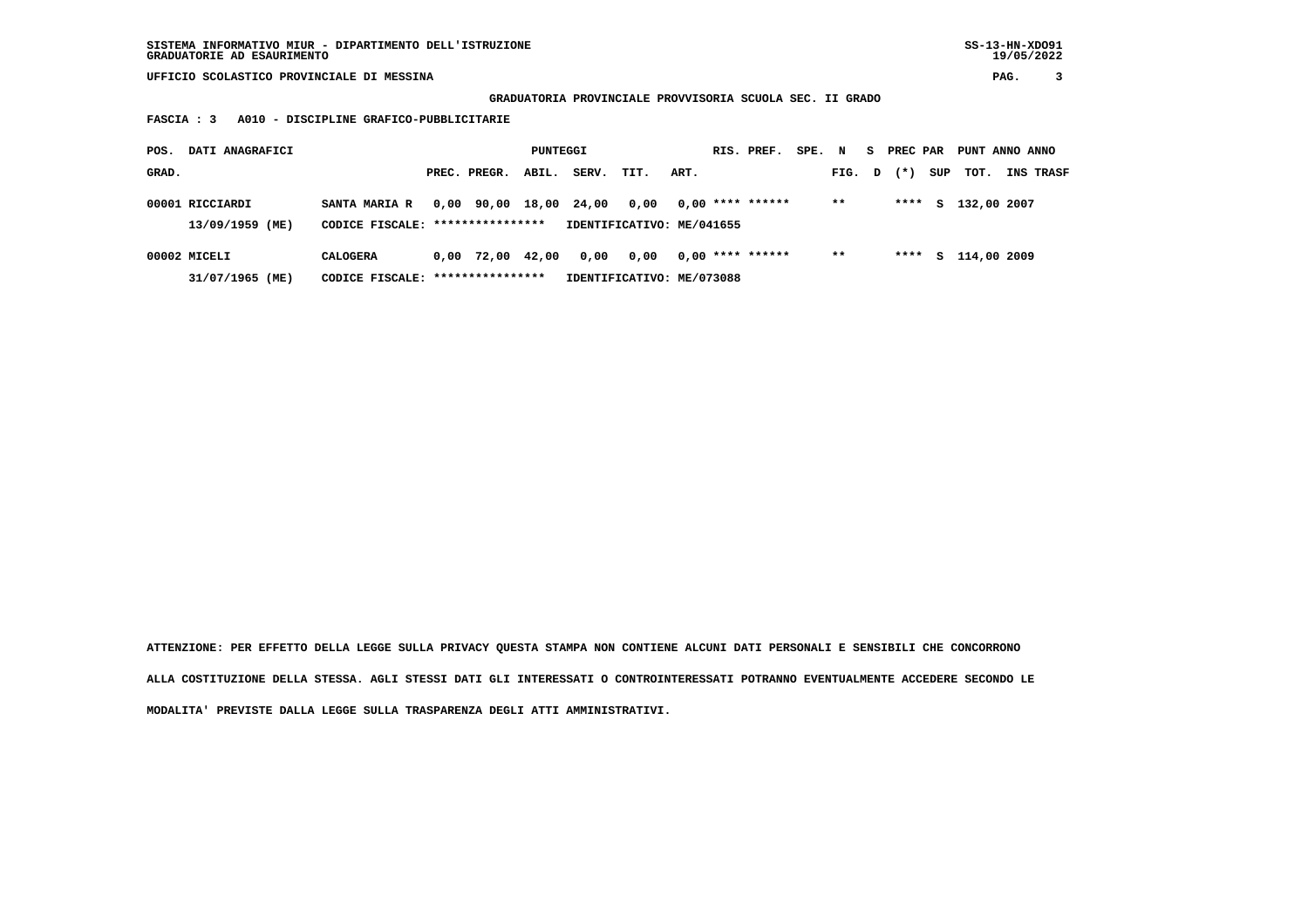**SISTEMA INFORMATIVO MIUR - DIPARTIMENTO DELL'ISTRUZIONE SS-13-HN-XDO91 GRADUATORIE AD ESAURIMENTO 19/05/2022**

 **UFFICIO SCOLASTICO PROVINCIALE DI MESSINA PAG. 4**

 **GRADUATORIA PROVINCIALE PROVVISORIA SCUOLA SEC. II GRADO**

 **FASCIA : 3 A011 - DISCIPLINE LETTERARIE E LATINO**

| POS.       | DATI ANAGRAFICI                  |                                     |                                            | PUNTEGGI |       |                                   |      | RIS. PREF.         | SPE. | N      |   | S PREC PAR |     | PUNT ANNO ANNO  |           |
|------------|----------------------------------|-------------------------------------|--------------------------------------------|----------|-------|-----------------------------------|------|--------------------|------|--------|---|------------|-----|-----------------|-----------|
| GRAD.      |                                  |                                     | PREC. PREGR.                               | ABIL.    | SERV. | TIT.                              | ART. |                    |      | FIG. D |   | $(*)$      | SUP | тот.            | INS TRASF |
| 00001 VITA | 18/10/1978 (ME)                  | <b>ANTONELLA</b><br>CODICE FISCALE: | 0,00 10,00 18,00<br>****************       |          | 52,00 | 0,00<br>IDENTIFICATIVO: ME/036683 |      | $0,00$ **** ****** |      | $***$  |   | ****       | s   | 80,00 2022      |           |
|            | 00002 SINDONI<br>05/07/1963 (CL) | <b>FRANCESCA</b><br>CODICE FISCALE: | $0.00$ $21.00$ $11.00$<br>**************** |          | 0,00  | 0,00<br>IDENTIFICATIVO: ME/285694 |      | $0.00$ **** ****** |      | **     | x | ****       | s   | 32,00 2022 2022 |           |
|            | 00003 BELVISO<br>20/01/1971 (ME) | <b>SANTA</b><br>CODICE FISCALE:     | $0,00$ 15,00 14,00<br>****************     |          | 0,00  | 0,00<br>IDENTIFICATIVO: ME/020176 |      | $0,00$ **** ****** |      | $* *$  |   | ****       | s   | 29,00 2000      |           |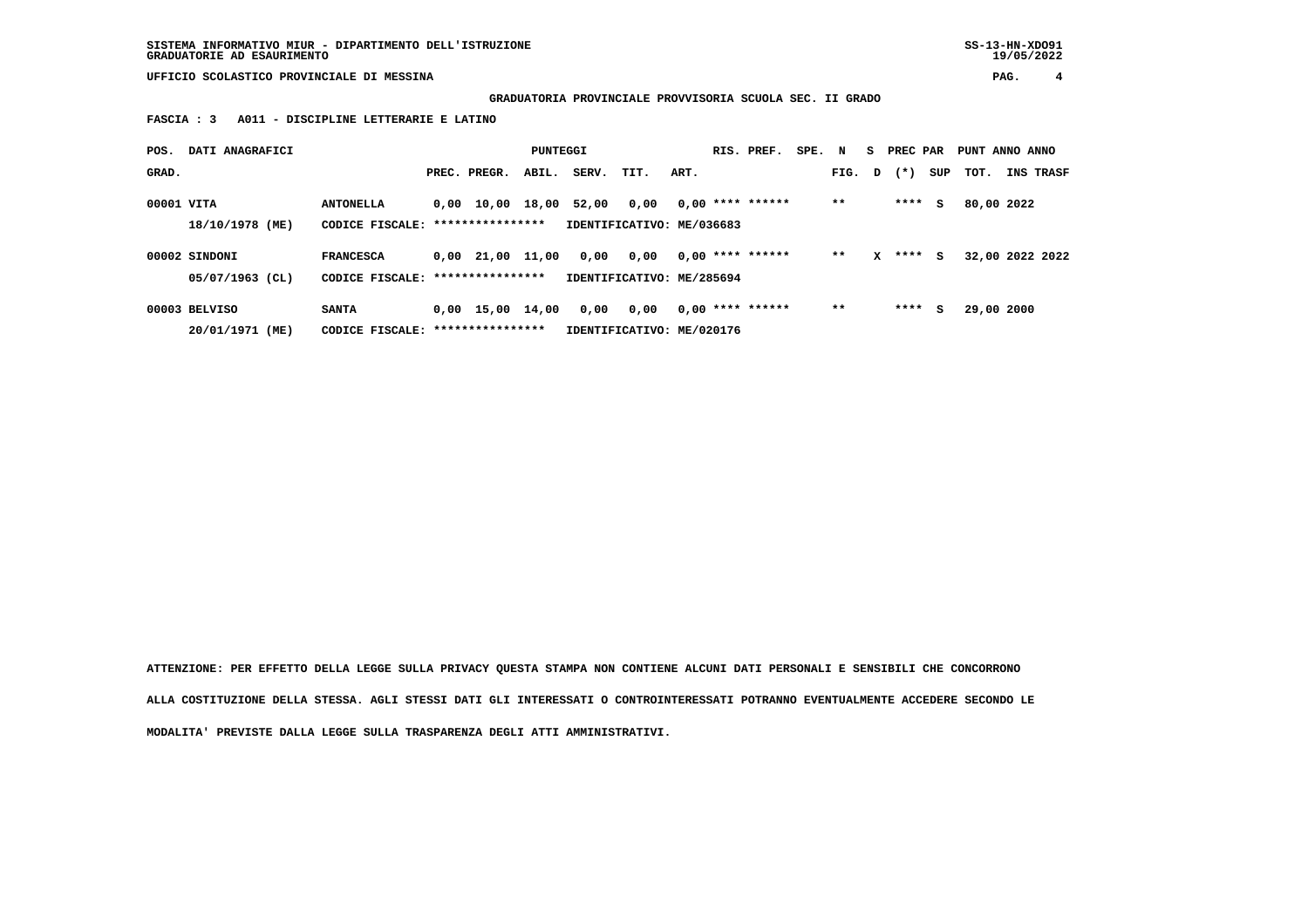**GRADUATORIA PROVINCIALE PROVVISORIA SCUOLA SEC. II GRADO**

 **FASCIA : 3 A012 - DISCIPLINE LETTERARIE NEGLI ISTITUTI DI ISTRUZIONE SECONDARIA DI II GRADO**

| POS.       | DATI ANAGRAFICI   |                                   |      |                                | PUNTEGGI   |                           |      |      | RIS. PREF.         | SPE. | N     | s | PREC PAR     |     | PUNT ANNO ANNO |                 |
|------------|-------------------|-----------------------------------|------|--------------------------------|------------|---------------------------|------|------|--------------------|------|-------|---|--------------|-----|----------------|-----------------|
| GRAD.      |                   |                                   |      | PREC. PREGR.                   | ABIL.      | SERV.                     | TIT. | ART. |                    |      |       |   | FIG. D $(*)$ | SUP | тот.           | INS TRASF       |
|            | 00001 BELVISO     | <b>SANTA</b>                      |      | 0,00 59,00 14,00               |            | 18,00                     | 0,00 |      | $0,00$ **** ****** |      | $* *$ |   | ****         | s   | 91,00 2000     |                 |
|            | 20/01/1971 (ME)   | CODICE FISCALE:                   |      | ****************               |            | IDENTIFICATIVO: ME/020176 |      |      |                    |      |       |   |              |     |                |                 |
|            | 00002 SINDONI     | <b>FRANCESCA</b>                  | 0,00 |                                | 8,00 11,00 | 24,00 0,00                |      |      | $0,00$ **** ****** |      | $***$ | x | ****         | s   |                | 43,00 2022 2022 |
|            | $05/07/1963$ (CL) | CODICE FISCALE: ****************  |      |                                |            | IDENTIFICATIVO: ME/285694 |      |      |                    |      |       |   |              |     |                |                 |
| 00003 VITA |                   | <b>ANTONELLA</b>                  |      | $0,00 \quad 10,00 \quad 18,00$ |            | 0,00                      | 0,00 |      | $0.00$ **** ****** |      | $**$  |   | ****         | s   | 28,00 2022     |                 |
|            | 18/10/1978 (ME)   | CODICE FISCALE: ****************  |      |                                |            | IDENTIFICATIVO: ME/036683 |      |      |                    |      |       |   |              |     |                |                 |
|            | 00004 MELITA      | <b>MATTIA</b>                     | 0,00 |                                | 0,00 12,00 | 0,00                      | 0,00 |      | $0,00$ **** ****** |      | $* *$ |   | ****         | s   | 12,00 2022     |                 |
|            | 27/06/1964 (ME)   | CODICE FISCALE: ***************** |      |                                |            | IDENTIFICATIVO: ME/041769 |      |      |                    |      |       |   |              |     |                |                 |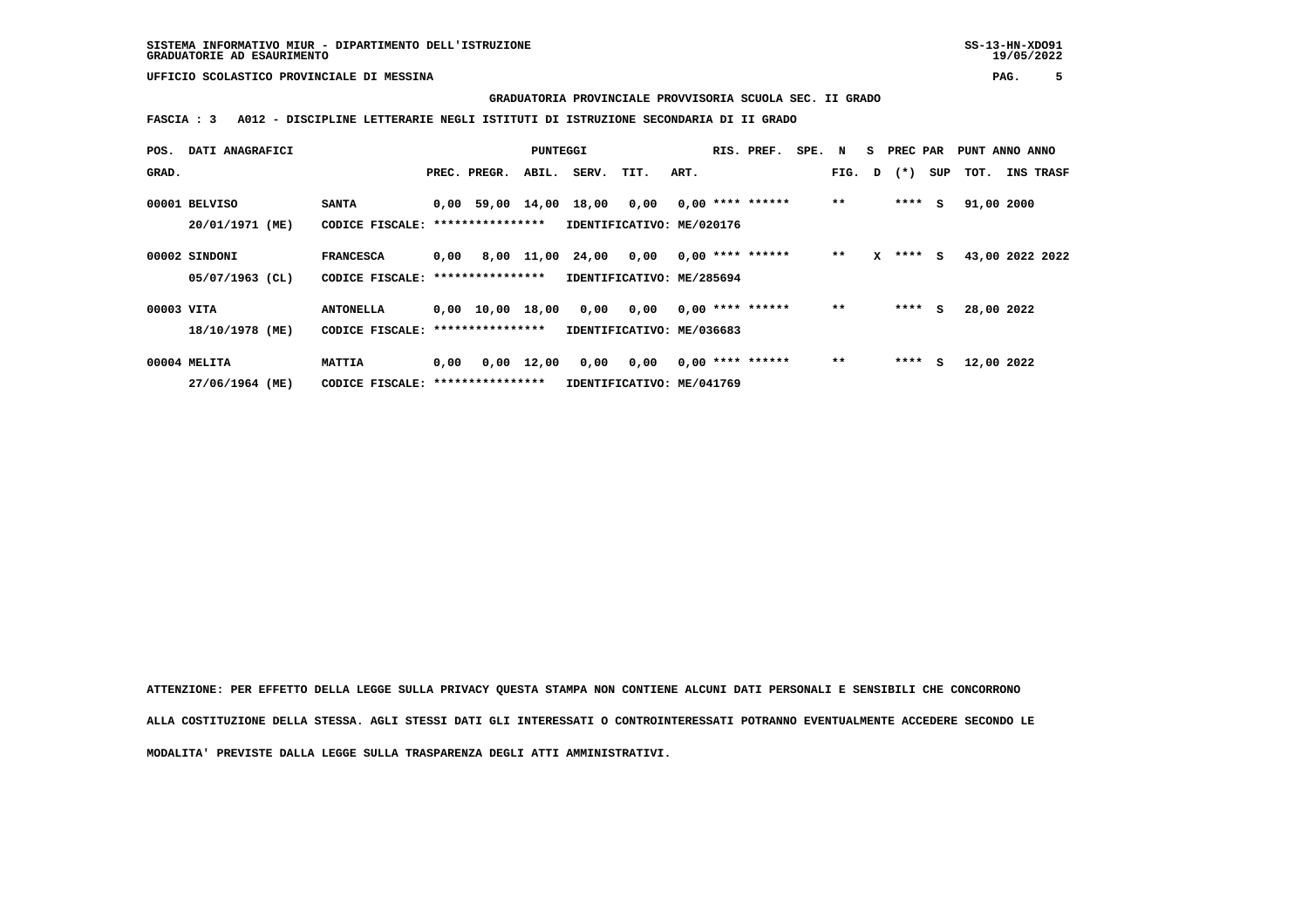| SISTEMA INFORMATIVO MIUR - DIPARTIMENTO DELL'ISTRUZIONE | SS-13-HN-XD091 |
|---------------------------------------------------------|----------------|
| GRADUATORIE AD ESAURIMENTO                              | 19/05/2022     |

 **GRADUATORIA PROVINCIALE PROVVISORIA SCUOLA SEC. II GRADO**

 **FASCIA : 3 A013 - DISCIPLINE LETTERARIE, LATINO E GRECO**

| POS.       | <b>DATI ANAGRAFICI</b> |                                  |                                               | PUNTEGGI |                           |      |      | RIS. PREF. | SPE. N |        |  | S PREC PAR PUNT ANNO ANNO |                  |
|------------|------------------------|----------------------------------|-----------------------------------------------|----------|---------------------------|------|------|------------|--------|--------|--|---------------------------|------------------|
| GRAD.      |                        |                                  | PREC. PREGR. ABIL.                            |          | SERV.                     | TIT. | ART. |            |        | FIG. D |  | $(*)$ SUP TOT.            | <b>INS TRASF</b> |
| 00001 VITA |                        | <b>ANTONELLA</b>                 | $0.00$ 61.00 42.00 0.00 0.00 0.00 **** ****** |          |                           |      |      |            |        | $* *$  |  | **** S 103,00 2022        |                  |
|            | 18/10/1978 (ME)        | CODICE FISCALE: **************** |                                               |          | IDENTIFICATIVO: ME/036683 |      |      |            |        |        |  |                           |                  |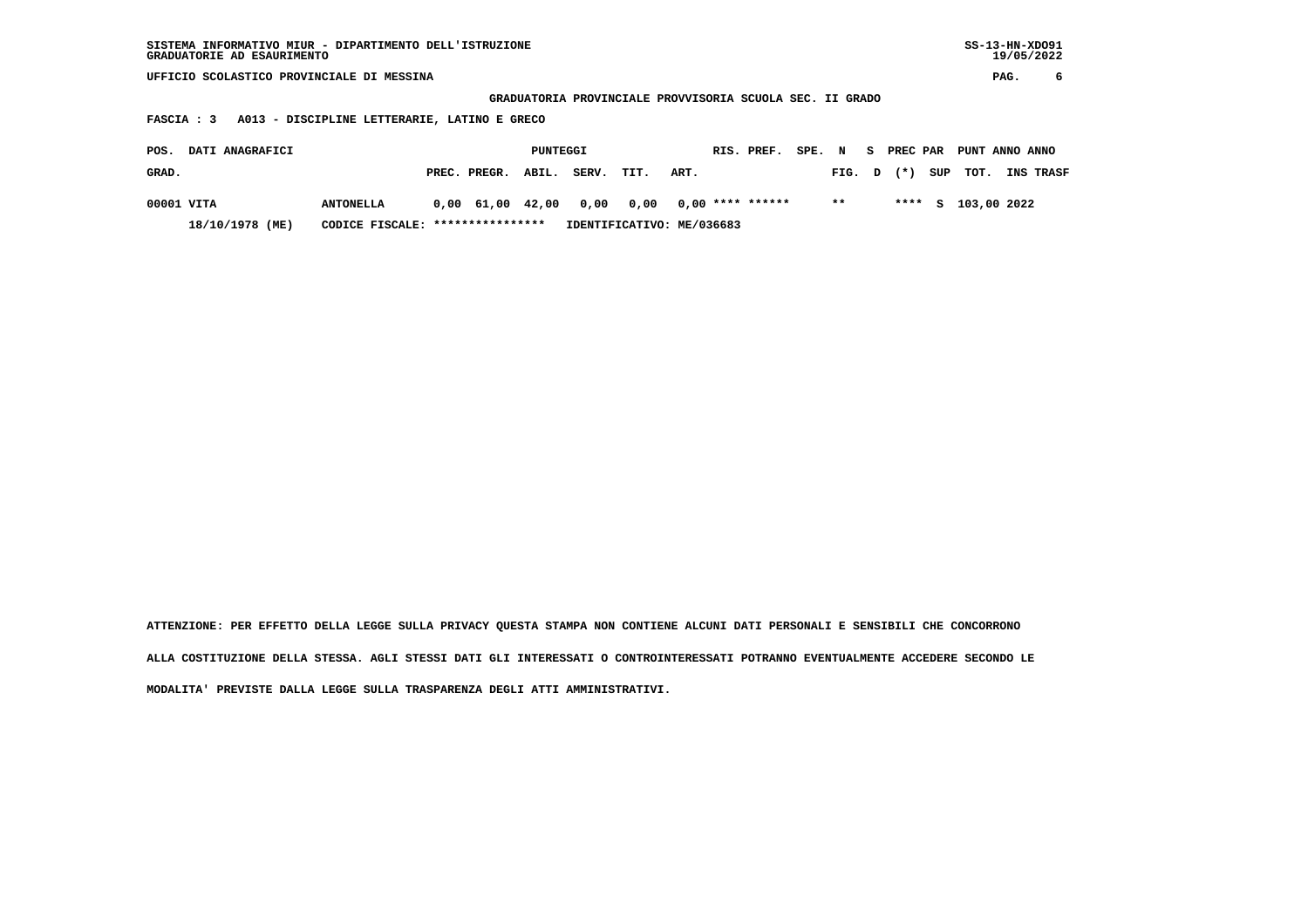#### **GRADUATORIA PROVINCIALE PROVVISORIA SCUOLA SEC. II GRADO**

 **FASCIA : 3 A017 - DISEGNO E STORIA DELL'ARTE NEGLI ISTITUTI DI ISTRUZIONE SECONDARIA DI II GRADO**

| POS.  | <b>DATI ANAGRAFICI</b> |                                  |      |                  | <b>PUNTEGGI</b> |                                           |                           |      | RIS. PREF.         | SPE. | N            | s | PREC PAR   |     | PUNT ANNO ANNO  |           |  |
|-------|------------------------|----------------------------------|------|------------------|-----------------|-------------------------------------------|---------------------------|------|--------------------|------|--------------|---|------------|-----|-----------------|-----------|--|
| GRAD. |                        |                                  |      | PREC. PREGR.     | ABIL.           | SERV.                                     | TIT.                      | ART. |                    |      | FIG.         | D | $(*)$      | SUP | тот.            | INS TRASF |  |
|       | 00001 ORLANDO          | GIUSEPPE                         | 0,00 |                  | 3,00 14,00      | 12,00                                     | 0,00                      |      | $0,00$ **** ****** |      | $***$        |   | ****       | s   | 29,00 2019      |           |  |
|       | 19/10/1969 (ME)        | CODICE FISCALE:                  |      | **************** |                 |                                           | IDENTIFICATIVO: ME/021181 |      |                    |      |              |   |            |     |                 |           |  |
|       | 00002 WANDERLINGH      | <b>RANIERI</b>                   | 0,00 |                  |                 | $0.00 \quad 16.00 \quad 12.00 \quad 0.00$ |                           |      | $0.00$ **** ****** |      | $\star\star$ |   | $X$ **** S |     | 28,00 2019      |           |  |
|       | 19/02/1961 (RM)        | CODICE FISCALE:                  |      | **************** |                 |                                           | IDENTIFICATIVO: ME/034073 |      |                    |      |              |   |            |     |                 |           |  |
|       | 00003 ILARDO           | <b>SANTA</b>                     | 0,00 |                  |                 | 0,00 15,00 12,00                          | 0,00                      |      | $0,00$ **** ****** |      | $\star\star$ |   | $***$ S    |     | 27,00 2007      |           |  |
|       | 02/09/1968 (ME)        | CODICE FISCALE: **************** |      |                  |                 |                                           | IDENTIFICATIVO: ME/033440 |      |                    |      |              |   |            |     |                 |           |  |
|       | 00004 PENNIZZOTTO      | <b>FRANCESCA</b>                 | 0,00 |                  |                 | $0,00$ 13,00 12,00 0,00                   |                           |      | $0.00$ **** ****** |      | $***$        |   | $***$ S    |     | 25,00 2022      |           |  |
|       | 22/08/1969 (ME)        | CODICE FISCALE:                  |      | **************** |                 |                                           | IDENTIFICATIVO: ME/033705 |      |                    |      |              |   |            |     |                 |           |  |
|       | 00005 MUZIO            | <b>CONCETTA</b>                  | 0,00 |                  | 0,00 17,00      |                                           | 0,00 0,00                 |      | $0.00$ **** ****** |      | $\star\star$ |   | $X$ ****   |     | 17,00 2022 2004 |           |  |
|       | 14/03/1970 (ME)        | CODICE FISCALE:                  |      | **************** |                 |                                           | IDENTIFICATIVO: ME/036654 |      |                    |      |              |   |            |     |                 |           |  |
|       | 00006 DI MAGGIO        | <b>NICOLA</b>                    | 0,00 |                  | 0,00 17,00      | 0,00                                      | 0,00                      |      | $0.00$ **** ****** |      | $* *$        |   | $X$ ****   |     | 17,00 2022 2022 |           |  |
|       | 02/12/1971 (PA)        | CODICE FISCALE: **************** |      |                  |                 |                                           | IDENTIFICATIVO: ME/285718 |      |                    |      |              |   |            |     |                 |           |  |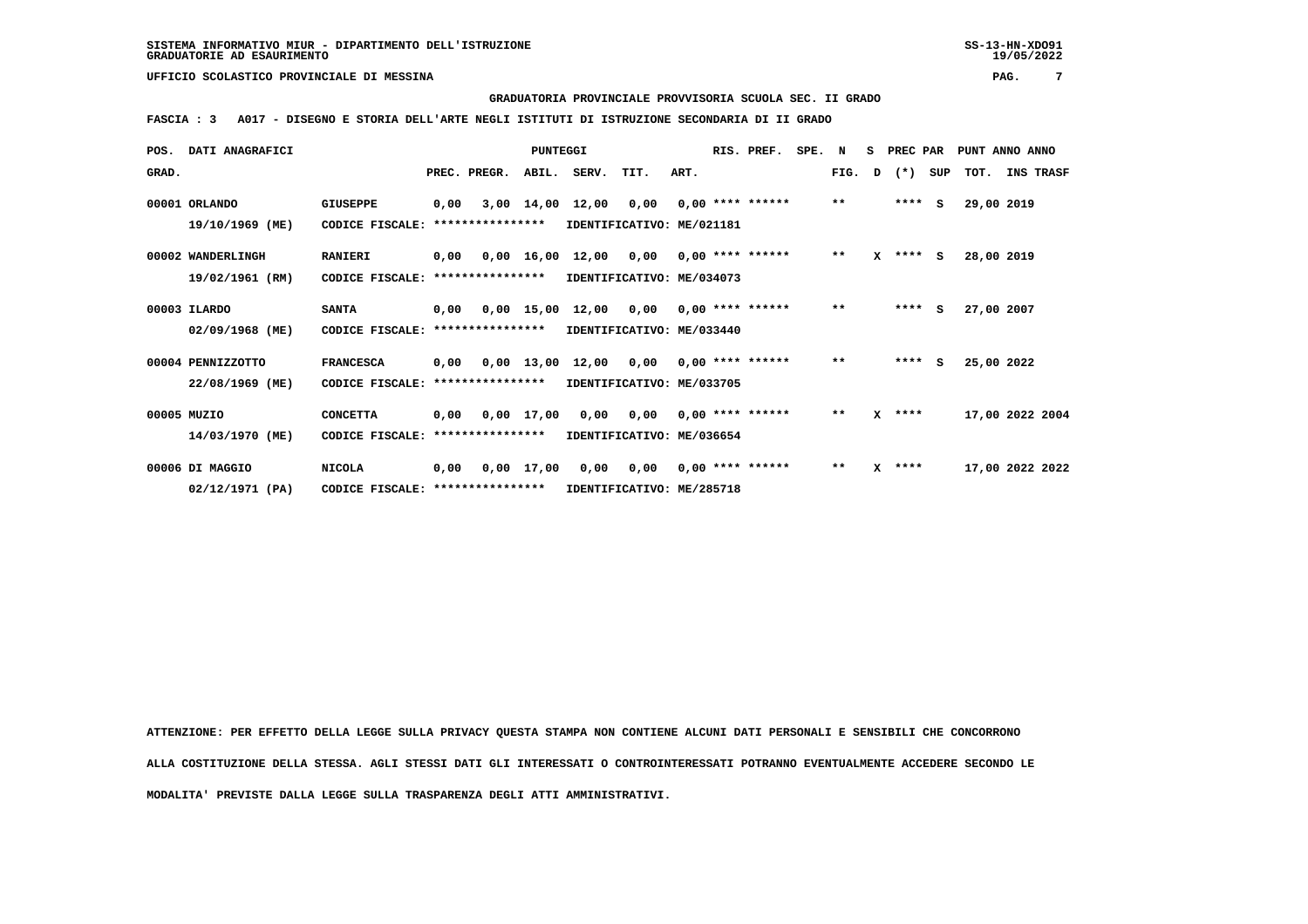**SISTEMA INFORMATIVO MIUR - DIPARTIMENTO DELL'ISTRUZIONE SS-13-HN-XDO91 GRADUATORIE AD ESAURIMENTO 19/05/2022**

 **UFFICIO SCOLASTICO PROVINCIALE DI MESSINA PAG. 8**

 **GRADUATORIA PROVINCIALE PROVVISORIA SCUOLA SEC. II GRADO**

 **FASCIA : 3 A018 - FILOSOFIA E SCIENZE UMANE**

|       | POS. DATI ANAGRAFICI |                                                            |      |              | PUNTEGGI |                              |                           |      | RIS. PREF.           | SPE. N |        |   | S PREC PAR |     |                    | PUNT ANNO ANNO            |
|-------|----------------------|------------------------------------------------------------|------|--------------|----------|------------------------------|---------------------------|------|----------------------|--------|--------|---|------------|-----|--------------------|---------------------------|
| GRAD. |                      |                                                            |      | PREC. PREGR. |          | ABIL. SERV.                  | TIT.                      | ART. |                      |        | FIG. D |   | $(*)$      | SUP |                    | TOT. INS TRASF            |
|       | 00001 ROMEO          | <b>ANNA</b>                                                |      |              |          | 0,00 57,00 42,00 36,00 3,00  |                           |      | $0.00$ **** ******   |        | $* *$  |   |            |     | **** S 138,00 2005 |                           |
|       | 09/12/1978 (ME)      | CODICE FISCALE: ****************                           |      |              |          | IDENTIFICATIVO: ME/038915    |                           |      |                      |        |        |   |            |     |                    |                           |
|       | 00002 CARDULLO       | <b>ANGELA</b>                                              |      |              |          | 0,00 72,00 16,00 36,00 0,00  |                           |      | $0.00$ **** ******   |        | $***$  |   |            |     |                    | X **** S 124,00 2005 2005 |
|       | 25/09/1972 (ME)      | CODICE FISCALE: ****************                           |      |              |          | IDENTIFICATIVO: ME/038990    |                           |      |                      |        |        |   |            |     |                    |                           |
|       | 00003 FARANDA        | <b>EMANUELA</b>                                            |      |              |          | 0,00 30,00 42,00 36,00 0,00  |                           |      | $0.00$ **** ****** T |        | $* *$  |   | $***$ S    |     |                    | 108,00 2019 2019          |
|       | 18/12/1979 (ME)      | CODICE FISCALE: ****************                           |      |              |          |                              | IDENTIFICATIVO: ME/088959 |      |                      |        |        |   |            |     |                    |                           |
|       | 00004 BILARDO        | <b>SANTA</b>                                               |      |              |          | 0,00 30,00 13,00 0,00 0,00   |                           |      | $0.00$ **** ******   |        | $***$  |   | $***$ S    |     | 43,00 2000         |                           |
|       | 06/12/1963 (ME)      | CODICE FISCALE: ****************                           |      |              |          |                              | IDENTIFICATIVO: ME/020674 |      |                      |        |        |   |            |     |                    |                           |
|       | 00005 BARBERA        | <b>ALESSANDRA</b>                                          | 0,00 |              |          | 2,00 14,00 18,00 0,00        |                           |      | $0.00$ **** ******   |        | $***$  |   | $***$ S    |     |                    | 34,00 2019 2019           |
|       | 17/10/1969 (ME)      | CODICE FISCALE: *****************                          |      |              |          |                              | IDENTIFICATIVO: ME/089103 |      |                      |        |        |   |            |     |                    |                           |
|       | 00006 BAGNATO        | <b>BRUNO</b>                                               |      |              |          | $0,00$ 18,00 11,00 0,00 0,00 |                           |      | $0.00$ **** ******   |        | $***$  |   | $***5$     |     | 29,00 2000         |                           |
|       | 04/10/1966 (ME)      | CODICE FISCALE: ****************                           |      |              |          | IDENTIFICATIVO: ME/020193    |                           |      |                      |        |        |   |            |     |                    |                           |
|       | 00007 GIACOPONELLO   | <b>ALBA</b>                                                | 0,00 |              |          | 3,00 11,00 0,00 0,00         |                           |      | $0.00$ **** ******   |        | $***$  | x | ****       |     | 14,00 2022         |                           |
|       | 13/04/1965 (ME)      | CODICE FISCALE: **************** IDENTIFICATIVO: ME/023550 |      |              |          |                              |                           |      |                      |        |        |   |            |     |                    |                           |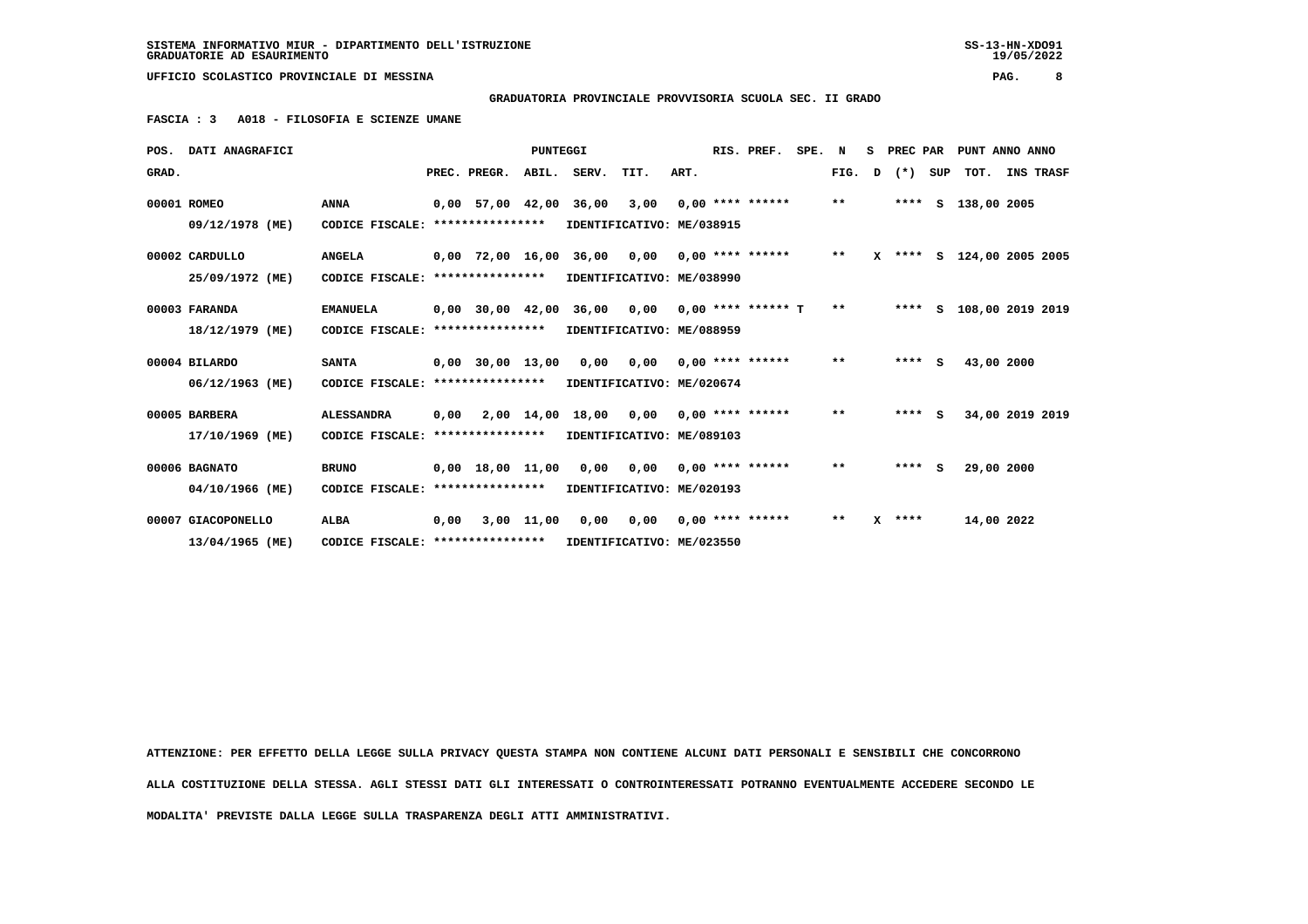**GRADUATORIA PROVINCIALE PROVVISORIA SCUOLA SEC. II GRADO**

 **FASCIA : 3 A019 - FILOSOFIA E STORIA**

| POS.  | DATI ANAGRAFICI                    |                                                      |      |              | PUNTEGGI   |       |                                   |      | RIS. PREF.         | SPE. N |        | s. | PREC PAR |     | PUNT ANNO ANNO |                  |
|-------|------------------------------------|------------------------------------------------------|------|--------------|------------|-------|-----------------------------------|------|--------------------|--------|--------|----|----------|-----|----------------|------------------|
| GRAD. |                                    |                                                      |      | PREC. PREGR. | ABIL.      | SERV. | TIT.                              | ART. |                    |        | FIG. D |    | $(* )$   | SUP | тот.           | <b>INS TRASF</b> |
|       | 00001 LAZZARONI<br>07/05/1979 (NA) | <b>FRANCESCA</b><br>CODICE FISCALE: **************** |      | $0.00$ 34.00 | 42,00      | 14,00 | 0.00<br>IDENTIFICATIVO: ME/038929 |      | 0,00 **** ****** T |        | $* *$  |    | ****     | s   | 90,00 2022     |                  |
|       | 00002 BELVISO<br>20/01/1971 (ME)   | <b>SANTA</b><br>CODICE FISCALE: *****************    | 0.00 |              | 3,00 12,00 | 0,00  | 0.00<br>IDENTIFICATIVO: ME/020176 |      | $0,00$ **** ****** |        | $* *$  |    | ****     | s   | 15,00 2000     |                  |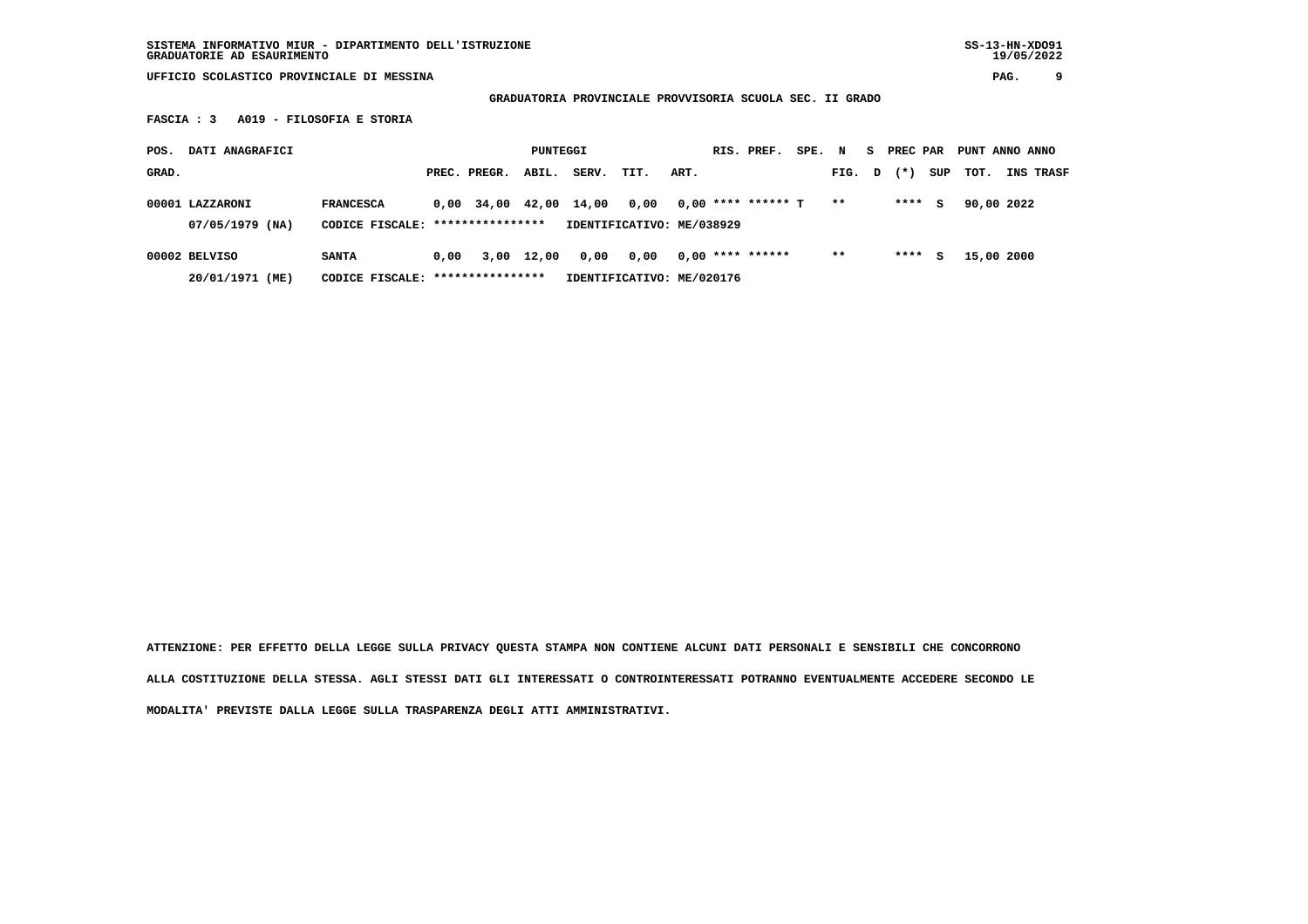| SISTEMA INFORMATIVO MIUR - DIPARTIMENTO DELL'ISTRUZIONE<br>GRADUATORIE AD ESAURIMENTO |                 |      |                  |              |       |                                                          |      |                    |        |       |    |          |     | $SS-13-HN-XDO91$ | 19/05/2022 |           |
|---------------------------------------------------------------------------------------|-----------------|------|------------------|--------------|-------|----------------------------------------------------------|------|--------------------|--------|-------|----|----------|-----|------------------|------------|-----------|
| UFFICIO SCOLASTICO PROVINCIALE DI MESSINA                                             |                 |      |                  |              |       |                                                          |      |                    |        |       |    |          |     |                  | PAG.       | 10        |
|                                                                                       |                 |      |                  |              |       | GRADUATORIA PROVINCIALE PROVVISORIA SCUOLA SEC. II GRADO |      |                    |        |       |    |          |     |                  |            |           |
| $A020 - FISICA$<br>FASCIA : 3                                                         |                 |      |                  |              |       |                                                          |      |                    |        |       |    |          |     |                  |            |           |
| DATI ANAGRAFICI<br>POS.                                                               |                 |      |                  | PUNTEGGI     |       |                                                          |      | RIS. PREF.         | SPE. N |       | S. | PREC PAR |     | PUNT ANNO ANNO   |            |           |
| GRAD.                                                                                 |                 |      | PREC. PREGR.     | ABIL.        | SERV. | TIT.                                                     | ART. |                    |        | FIG.  | D  | $(* )$   | SUP | TOT.             |            | INS TRASF |
| 00001 PULEIO                                                                          | <b>ANTONIO</b>  | 0.00 |                  | $0,00$ 18,00 | 0,00  | 0,00                                                     |      | $0.00$ **** ****** |        | $***$ |    | ****     | s   | 18,00 2019 2019  |            |           |
| 28/10/1973 (ME)                                                                       | CODICE FISCALE: |      | **************** |              |       | IDENTIFICATIVO: ME/089122                                |      |                    |        |       |    |          |     |                  |            |           |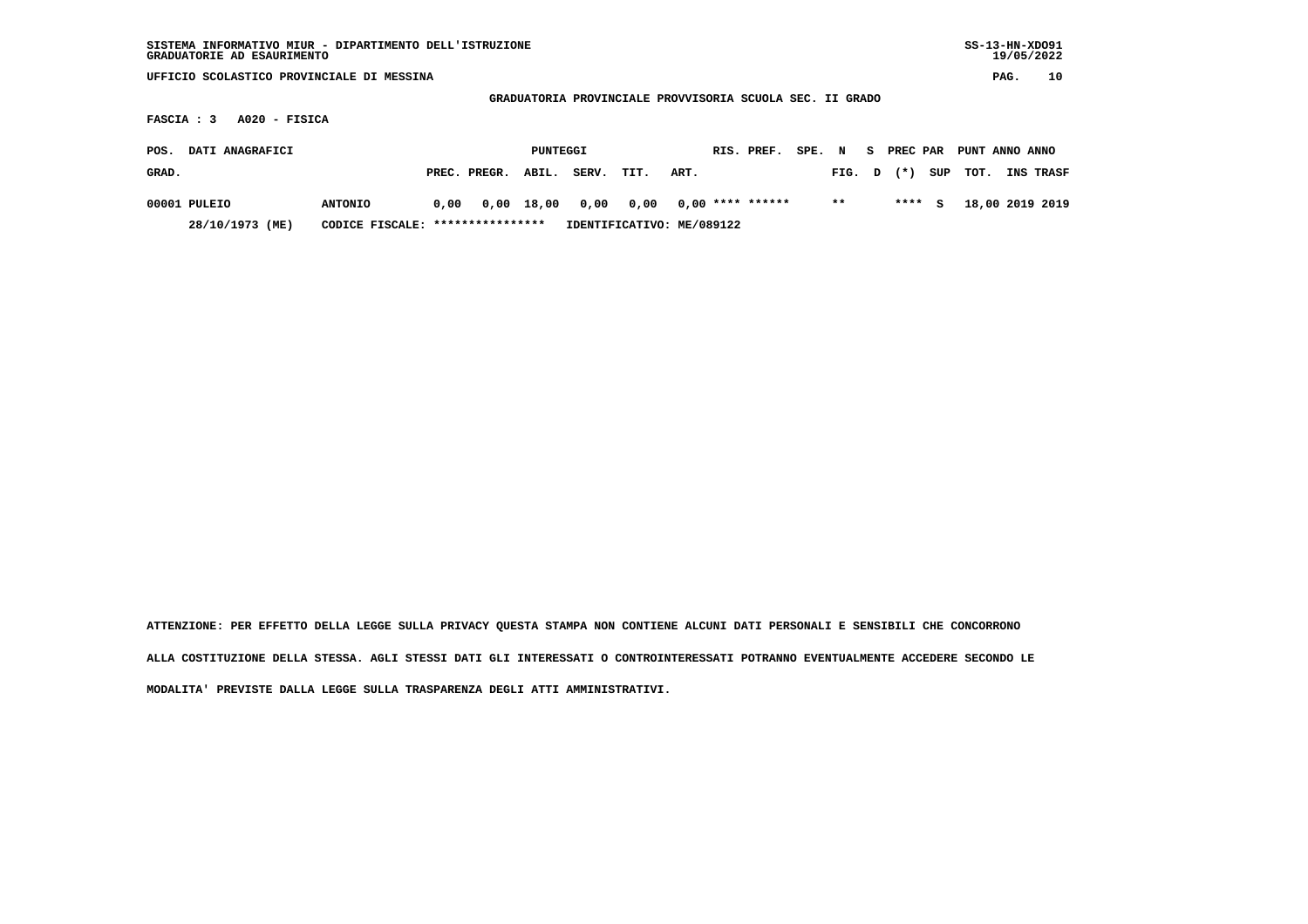| SISTEMA INFORMATIVO MIUR - DIPARTIMENTO DELL'ISTRUZIONE | $SS-13-HN-XDO91$ |
|---------------------------------------------------------|------------------|
| GRADUATORIE AD ESAURIMENTO                              | 19/05/2022       |

 **GRADUATORIA PROVINCIALE PROVVISORIA SCUOLA SEC. II GRADO**

 **FASCIA : 3 A026 - MATEMATICA**

| POS.  | DATI ANAGRAFICI                 |                                                    |      |              | PUNTEGGI   |       |                                   |      | RIS. PREF.         | SPE. N |        | S. | PREC PAR |     | PUNT ANNO ANNO |                  |
|-------|---------------------------------|----------------------------------------------------|------|--------------|------------|-------|-----------------------------------|------|--------------------|--------|--------|----|----------|-----|----------------|------------------|
| GRAD. |                                 |                                                    |      | PREC. PREGR. | ABIL.      | SERV. | TIT.                              | ART. |                    |        | FIG. D |    | $(*)$    | SUP | TOT.           | <b>INS TRASF</b> |
|       | 00001 PULEIO<br>28/10/1973 (ME) | <b>ANTONIO</b><br>CODICE FISCALE: **************** | 0.00 |              | 0,00 18,00 | 0,00  | 0.00<br>IDENTIFICATIVO: ME/089122 |      | $0,00$ **** ****** |        | $***$  |    | ****     | s   |                | 18,00 2019 2019  |
|       |                                 |                                                    |      |              |            |       |                                   |      |                    |        |        |    |          |     |                |                  |
|       | 00002 FEDELE<br>21/03/1970 (RC) | MONICA MARIA<br>CODICE FISCALE: ****************   | 0.00 |              | 0,00 18,00 | 0,00  | 0.00<br>IDENTIFICATIVO: ME/041333 |      | $0.00$ **** ****** |        | $***$  |    | ****     | s   | 18,00 2022     |                  |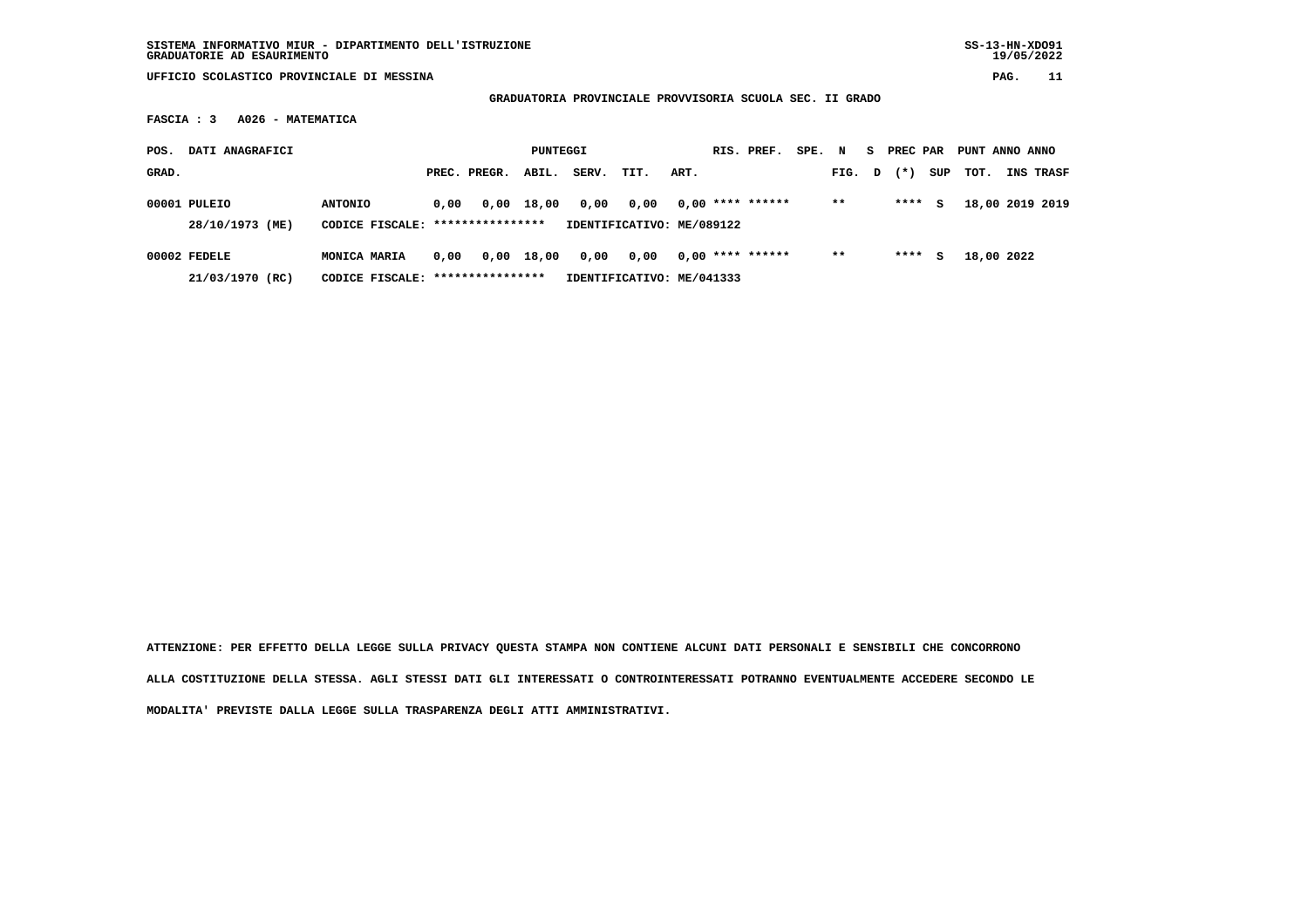**SISTEMA INFORMATIVO MIUR - DIPARTIMENTO DELL'ISTRUZIONE SS-13-HN-XDO91 GRADUATORIE AD ESAURIMENTO 19/05/2022**

 **UFFICIO SCOLASTICO PROVINCIALE DI MESSINA PAG. 12**

 **GRADUATORIA PROVINCIALE PROVVISORIA SCUOLA SEC. II GRADO**

 **FASCIA : 3 A027 - MATEMATICA E FISICA**

| POS.  | DATI ANAGRAFICI |                                  |      |                        | PUNTEGGI   |       |                           |      | RIS. PREF.         | SPE. N |        | S. | PREC PAR |     | PUNT ANNO ANNO |                  |
|-------|-----------------|----------------------------------|------|------------------------|------------|-------|---------------------------|------|--------------------|--------|--------|----|----------|-----|----------------|------------------|
| GRAD. |                 |                                  |      | PREC. PREGR.           | ABIL.      | SERV. | TIT.                      | ART. |                    |        | FIG. D |    | $(* )$   | SUP | TOT.           | <b>INS TRASF</b> |
|       | 00001 PULEIO    | <b>ANTONIO</b>                   |      | 0,00 17,00 42,00 24,00 |            |       | 0,00                      |      | $0,00$ **** ****** |        | $***$  |    | ****     | s   |                | 83,00 2019 2019  |
|       | 28/10/1973 (ME) | CODICE FISCALE: **************** |      |                        |            |       | IDENTIFICATIVO: ME/089122 |      |                    |        |        |    |          |     |                |                  |
|       | 00002 FEDELE    | MONICA MARIA                     | 0.00 |                        | 0,00 42,00 | 0,00  | 0.00                      |      | $0.00$ **** ****** |        | $***$  |    | ****     | s   | 42,00 2022     |                  |
|       | 21/03/1970 (RC) | CODICE FISCALE: **************** |      |                        |            |       | IDENTIFICATIVO: ME/041333 |      |                    |        |        |    |          |     |                |                  |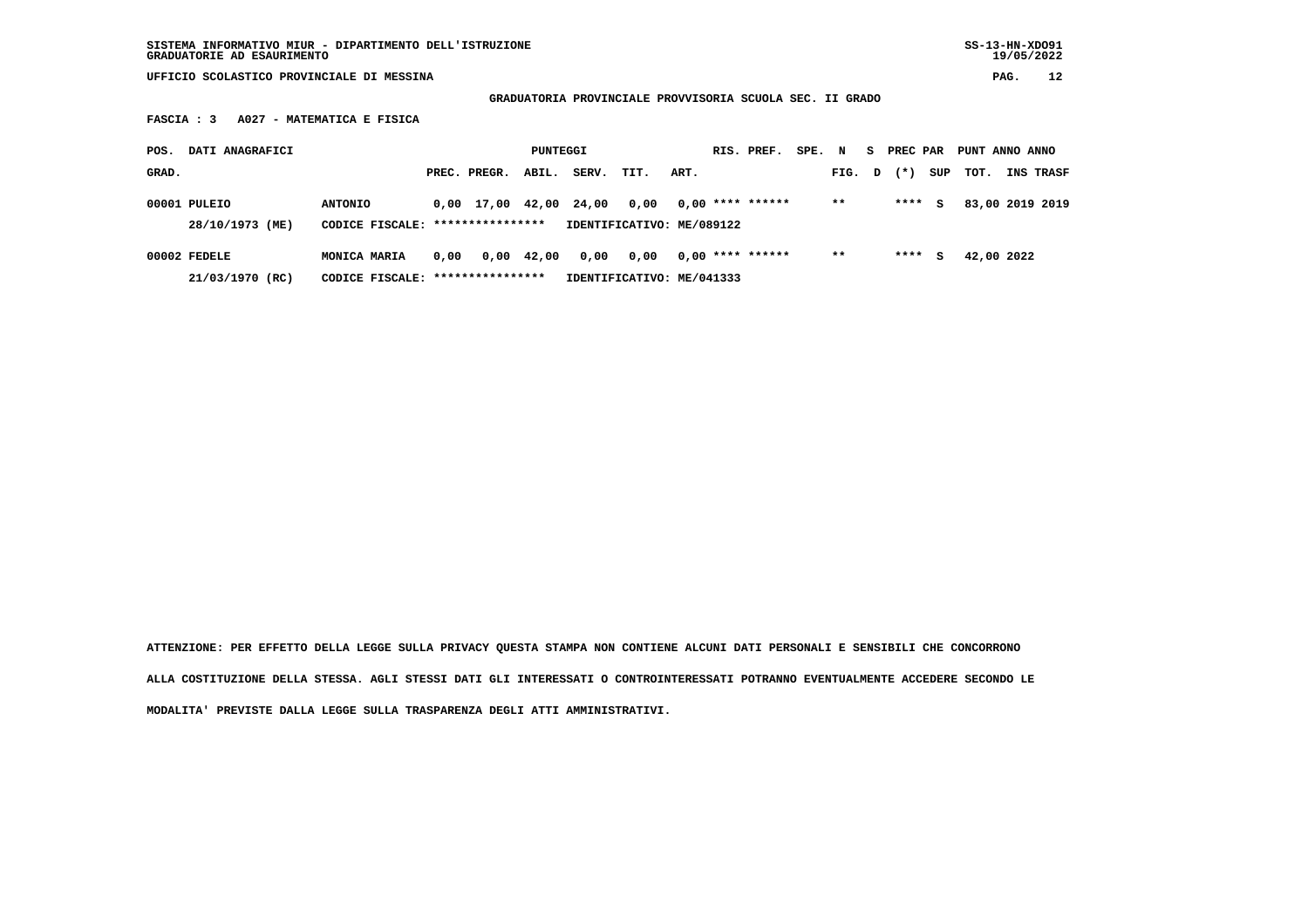| SISTEMA INFORMATIVO MIUR - DIPARTIMENTO DELL'ISTRUZIONE | SS-13-HN-XD091 |
|---------------------------------------------------------|----------------|
| GRADUATORIE AD ESAURIMENTO                              | 19/05/2022     |

 **GRADUATORIA PROVINCIALE PROVVISORIA SCUOLA SEC. II GRADO**

 **FASCIA : 3 A034 - SCIENZE E TECNOLOGIE CHIMICHE**

| POS.  | <b>DATI ANAGRAFICI</b> |                                  |                    | PUNTEGGI |                                                |                           |      | RIS. PREF. | SPE. | $\mathbf N$  | - S | <b>PREC PAR</b> | PUNT ANNO ANNO |                           |
|-------|------------------------|----------------------------------|--------------------|----------|------------------------------------------------|---------------------------|------|------------|------|--------------|-----|-----------------|----------------|---------------------------|
| GRAD. |                        |                                  | PREC. PREGR. ABIL. |          | SERV.                                          | TIT.                      | ART. |            |      | $FIG. D (*)$ |     |                 | SUP TOT.       | <b>INS TRASF</b>          |
|       | 00001 ARRIGO           | <b>ILEANA</b>                    |                    |          | $0,00$ 64,00 15,00 25,00 0,00 0,00 **** ****** |                           |      |            |      | $* *$        |     |                 |                | X **** S 104,00 2019 2019 |
|       | 16/04/1970 (ME)        | CODICE FISCALE: **************** |                    |          |                                                | IDENTIFICATIVO: ME/088962 |      |            |      |              |     |                 |                |                           |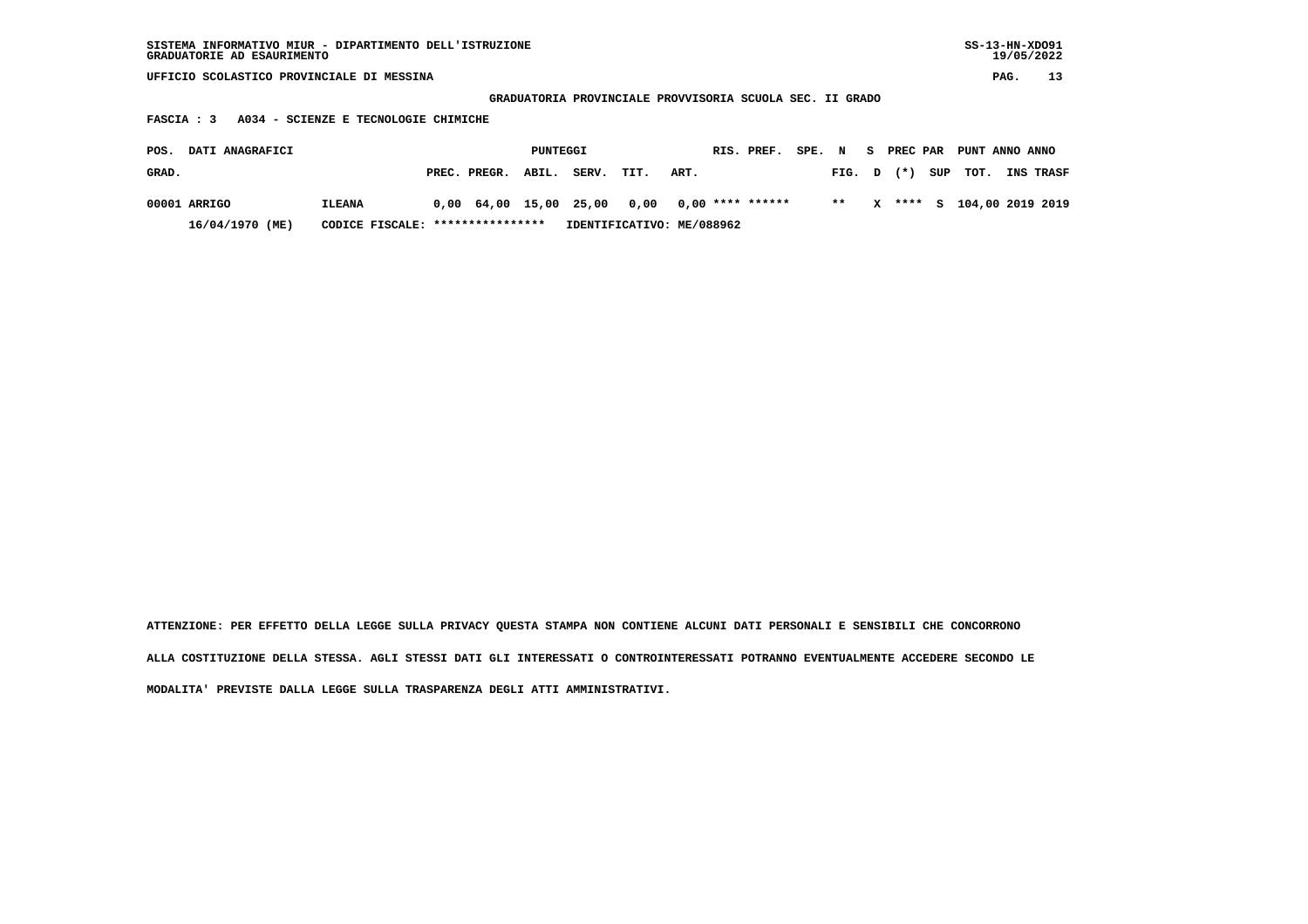# **GRADUATORIA PROVINCIALE PROVVISORIA SCUOLA SEC. II GRADO**

 **FASCIA : 3 A037 - SCIENZE E TECNOLOGIE DELLE COSTRUZIONI TECNOLOGIE E TECNICHE DI RAPPRESENTAZIONE GRAFICA**

|       | POS. DATI ANAGRAFICI |                                  |      |                                | <b>PUNTEGGI</b> |                                                |      | RIS. PREF.           | SPE. N |       | s |           |     | PREC PAR PUNT ANNO ANNO |                  |  |
|-------|----------------------|----------------------------------|------|--------------------------------|-----------------|------------------------------------------------|------|----------------------|--------|-------|---|-----------|-----|-------------------------|------------------|--|
| GRAD. |                      |                                  |      | PREC. PREGR. ABIL. SERV. TIT.  |                 |                                                | ART. |                      |        | FIG.  | D | $(\star)$ | SUP | тот.                    | <b>INS TRASF</b> |  |
|       | 00001 STANCAMPIANO   | <b>ROBERTA</b>                   |      | $0,00$ 102,00 42,00 36,00 0,00 |                 |                                                |      | $0.00$ **** ****** T |        | $**$  |   |           |     | **** S 180,00 2009      |                  |  |
|       | 11/05/1970 (ME)      | CODICE FISCALE:                  |      | ****************               |                 | IDENTIFICATIVO: ME/073094                      |      |                      |        |       |   |           |     |                         |                  |  |
|       | 00002 MOLONIA        | <b>CARMELA</b>                   |      |                                |                 | 0,00 81,00 42,00 36,00 0,00                    |      | $0.00$ **** ******   |        | $***$ |   |           |     | **** S 159,00 2007      |                  |  |
|       | 28/10/1972 (ME)      | CODICE FISCALE:                  |      | ****************               |                 | IDENTIFICATIVO: ME/040792                      |      |                      |        |       |   |           |     |                         |                  |  |
|       | 00003 SILVESTRO      | <b>BARBARA</b>                   |      |                                |                 | 0,00 51,00 42,00 36,00 0,00                    |      | $0.00$ **** ******   |        | $***$ |   | ****      |     | S 129,00 2011 2011      |                  |  |
|       | 07/02/1978 (ME)      | CODICE FISCALE:                  |      | ****************               |                 | IDENTIFICATIVO: ME/076002                      |      |                      |        |       |   |           |     |                         |                  |  |
|       | 00004 FUGAZZOTTO     | DOMENICA MARI                    |      |                                |                 | $0,00$ 15,00 42,00 12,00 0,00 0,00 **** ****** |      |                      |        | $***$ |   | $***5$    |     |                         | 69,00 2002       |  |
|       | 07/01/1970 (ME)      | CODICE FISCALE:                  |      | ****************               |                 | IDENTIFICATIVO: ME/034394                      |      |                      |        |       |   |           |     |                         |                  |  |
|       | 00005 SANTORO        | <b>FABIO</b>                     | 0.00 |                                |                 | 0,00 42,00 24,00 0,00                          |      | $0.00$ **** ****** T |        | $**$  |   | $***$ S   |     |                         | 66,00 2007       |  |
|       | 28/02/1974 (ME)      | CODICE FISCALE: **************** |      |                                |                 | IDENTIFICATIVO: ME/041117                      |      |                      |        |       |   |           |     |                         |                  |  |
|       | 00006 MARLETTA       | <b>CONCETTA</b>                  | 0.00 |                                | $3,00$ 42,00    | $0,00$ $0,00$ $0,00$ $***$ **** ***** T        |      |                      |        | $**$  |   | $X$ ****  |     |                         | 45,00 2007       |  |
|       | 25/06/1971 (ME)      | CODICE FISCALE: **************** |      |                                |                 | IDENTIFICATIVO: ME/033025                      |      |                      |        |       |   |           |     |                         |                  |  |
|       | 00007 SORGE          | <b>ANTONIO</b>                   | 0.00 |                                | $3,00$ 42,00    | 0,00 0,00                                      |      | $0.00$ **** ******   |        | $**$  |   | $X$ ****  |     |                         | 45,00 2007       |  |
|       | 05/06/1970 (ME)      | CODICE FISCALE: **************** |      |                                |                 | IDENTIFICATIVO: ME/033790                      |      |                      |        |       |   |           |     |                         |                  |  |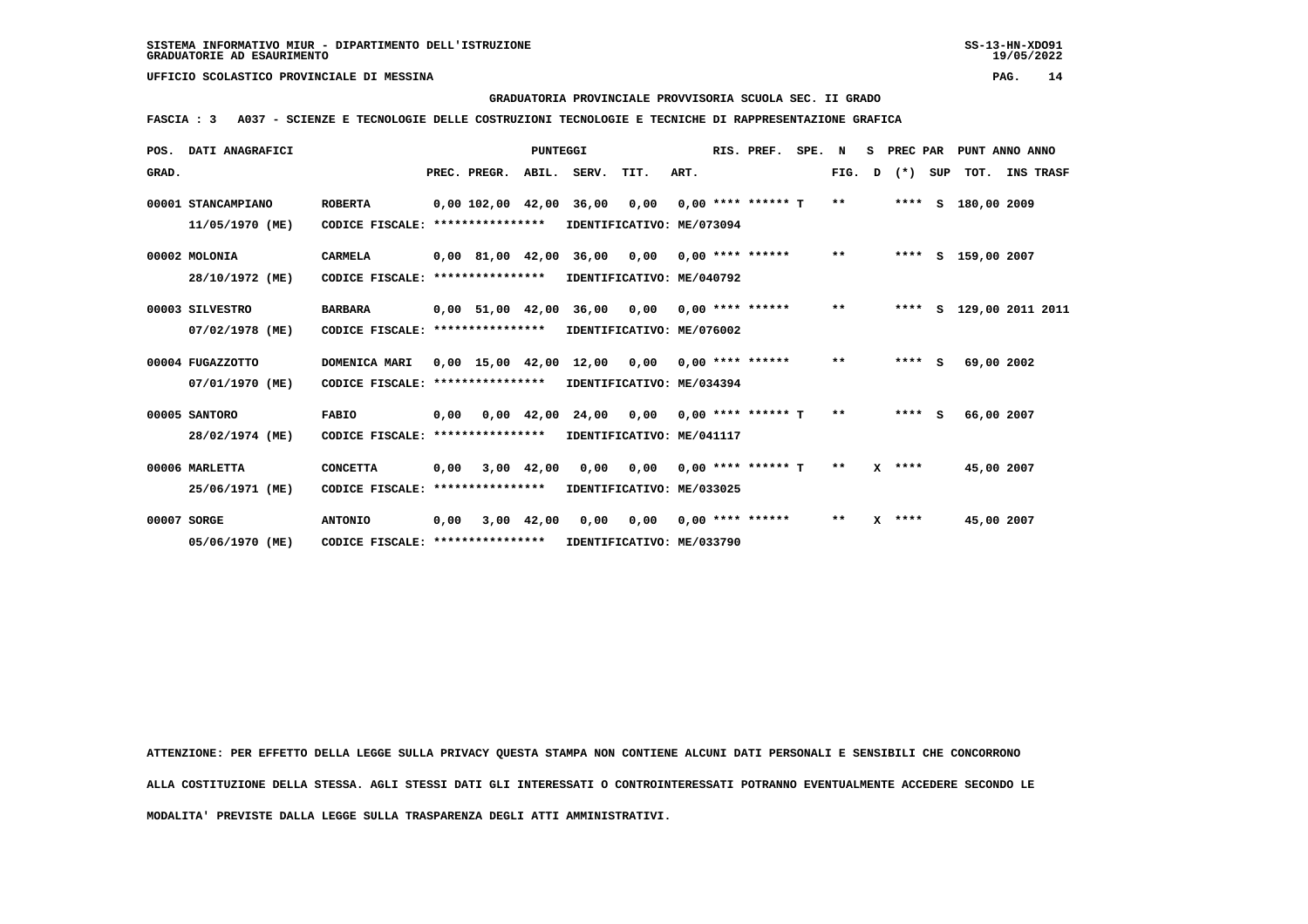| SISTEMA INFORMATIVO MIUR - DIPARTIMENTO DELL'ISTRUZIONE<br>GRADUATORIE AD ESAURIMENTO                              |                                   |                       |                           |                    |              |                    | $SS-13-HN-XDO91$<br>19/05/2022 |  |  |  |  |  |  |
|--------------------------------------------------------------------------------------------------------------------|-----------------------------------|-----------------------|---------------------------|--------------------|--------------|--------------------|--------------------------------|--|--|--|--|--|--|
| UFFICIO SCOLASTICO PROVINCIALE DI MESSINA                                                                          |                                   |                       |                           |                    |              |                    | 15<br>PAG.                     |  |  |  |  |  |  |
| GRADUATORIA PROVINCIALE PROVVISORIA SCUOLA SEC. II GRADO<br>A040 - SCIENZE E TECNOLOGIE ELETTRICHE ED ELETTRONICHE |                                   |                       |                           |                    |              |                    |                                |  |  |  |  |  |  |
| FASCIA : 3                                                                                                         |                                   |                       |                           |                    |              |                    |                                |  |  |  |  |  |  |
|                                                                                                                    |                                   |                       |                           |                    |              |                    |                                |  |  |  |  |  |  |
| DATI ANAGRAFICI<br>POS.                                                                                            |                                   | PUNTEGGI              |                           | RIS. PREF.         | SPE. N<br>S. | <b>PREC PAR</b>    | PUNT ANNO ANNO                 |  |  |  |  |  |  |
| GRAD.                                                                                                              |                                   | PREC. PREGR.<br>ABIL. | SERV.<br>TIT.             | ART.               | FIG.         | SUP<br>$(* )$<br>D | тот.<br><b>INS TRASF</b>       |  |  |  |  |  |  |
| 00001 CANIGLIA<br><b>DAVIDE</b>                                                                                    | 0,00                              | 6,00<br>16,00         | 0,00<br>0,00              | $0.00$ **** ****** | $***$        | ****<br>s          | 22,00 2022                     |  |  |  |  |  |  |
|                                                                                                                    |                                   |                       |                           |                    |              |                    |                                |  |  |  |  |  |  |
| 16/08/1972 (ME)<br>s                                                                                               | CODICE FISCALE: ***************** |                       | IDENTIFICATIVO: ME/041766 |                    |              |                    |                                |  |  |  |  |  |  |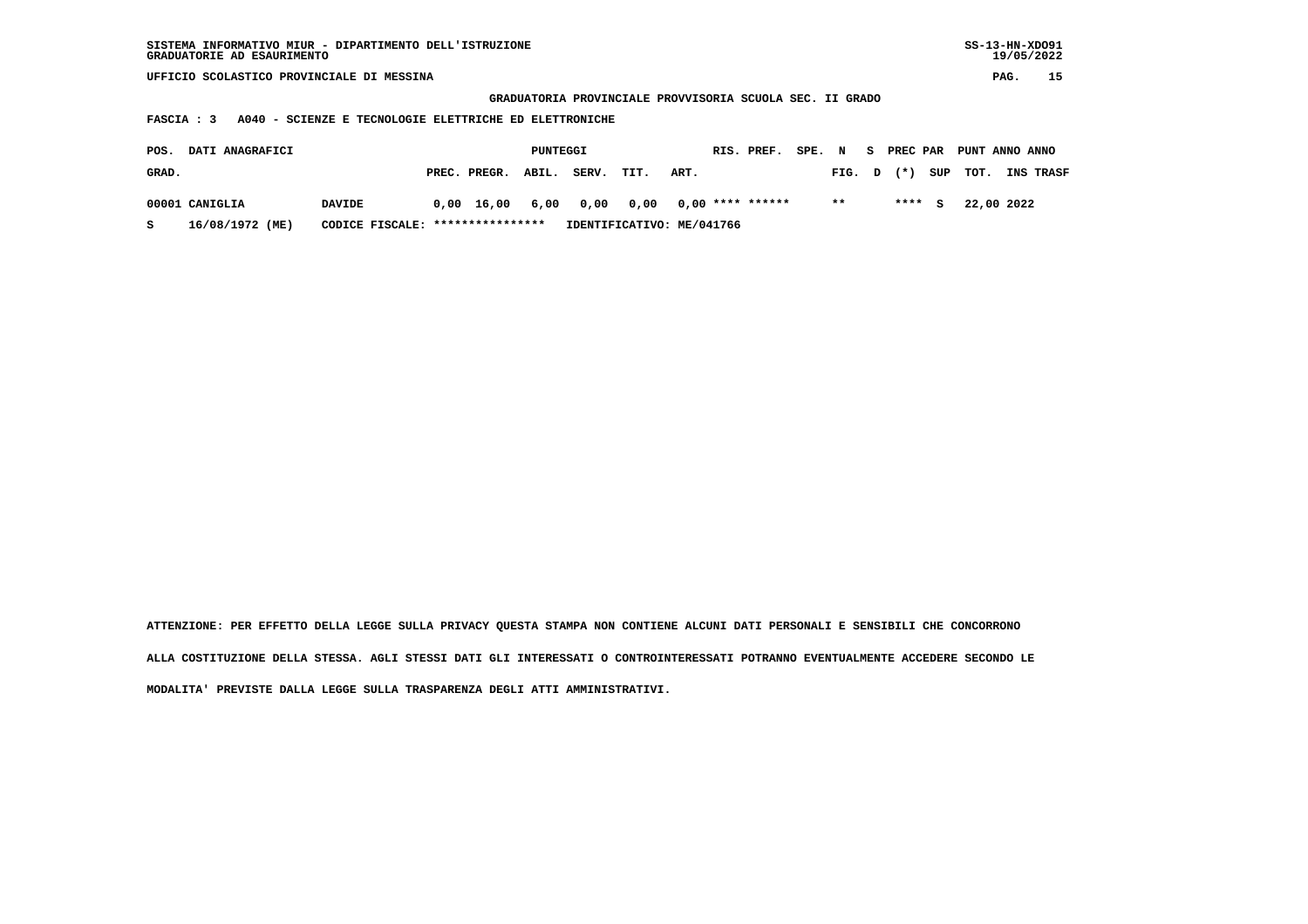**GRADUATORIA PROVINCIALE PROVVISORIA SCUOLA SEC. II GRADO**

 **FASCIA : 3 A045 - SCIENZE ECONOMICO-AZIENDALI**

|             | POS. DATI ANAGRAFICI |                                  |      |                  | <b>PUNTEGGI</b> |                                                     |                            |      | RIS. PREF. | SPE. N |              | S PREC PAR     | PUNT ANNO ANNO       |            |                  |
|-------------|----------------------|----------------------------------|------|------------------|-----------------|-----------------------------------------------------|----------------------------|------|------------|--------|--------------|----------------|----------------------|------------|------------------|
| GRAD.       |                      |                                  |      | PREC. PREGR.     |                 | ABIL. SERV.                                         | TIT.                       | ART. |            |        |              | FIG. $D$ $(*)$ | SUP TOT.             |            | <b>INS TRASF</b> |
|             | 00001 ONORATO        | MARCELLO                         |      |                  |                 | $0,00200,0018,0036,0000,0000*******$                |                            |      |            |        | $\star\star$ |                | **** S 254,00 2007   |            |                  |
|             | 04/12/1976 (ME)      | CODICE FISCALE:                  |      | **************** |                 | IDENTIFICATIVO: ME/041084                           |                            |      |            |        |              |                |                      |            |                  |
|             | 00002 PICCIONELLO    | <b>ALESSANDRA</b>                |      |                  |                 | $0,00$ 48,00 89,00 36,00 6,00 0,00 **** ****** T ** |                            |      |            |        |              |                | X **** S 179,00 2014 |            |                  |
| т           | 15/08/1975 (AG)      | CODICE FISCALE: **************** |      |                  |                 | IDENTIFICATIVO: ME/087257                           |                            |      |            |        |              |                |                      |            |                  |
| 00003 GALLO |                      | <b>GIUDITTA</b>                  |      |                  |                 | $0,00$ 124,00 15,00 0,00 0,00 0,00 **** ******      |                            |      |            |        | $* *$        |                | **** S 139,00 2019   |            |                  |
|             | 15/08/1967 (RC)      | CODICE FISCALE:                  |      | **************** |                 | IDENTIFICATIVO: ME/022163                           |                            |      |            |        |              |                |                      |            |                  |
|             | 00004 RIZZO          | WALTER ANTONI                    |      |                  |                 | $0,00$ 102,00 17,00 0,00 0,00 0,00 **** ****** T    |                            |      |            |        | $* *$        | ****           | 119,00 2005          |            |                  |
|             | 02/03/1971 (ME)      | CODICE FISCALE: **************** |      |                  |                 | IDENTIFICATIVO: ME/039514                           |                            |      |            |        |              |                |                      |            |                  |
| 00005 SALVO |                      | <b>GIUSEPPE PAOL</b>             | 0,00 |                  | 6,00 18,00      |                                                     | 0,00 0,00 0,00 **** ****** |      |            |        | $* *$        | $***$ S        |                      | 24,00 2007 |                  |
|             | 04/09/1967 (ME)      | CODICE FISCALE: **************** |      |                  |                 | IDENTIFICATIVO: ME/033861                           |                            |      |            |        |              |                |                      |            |                  |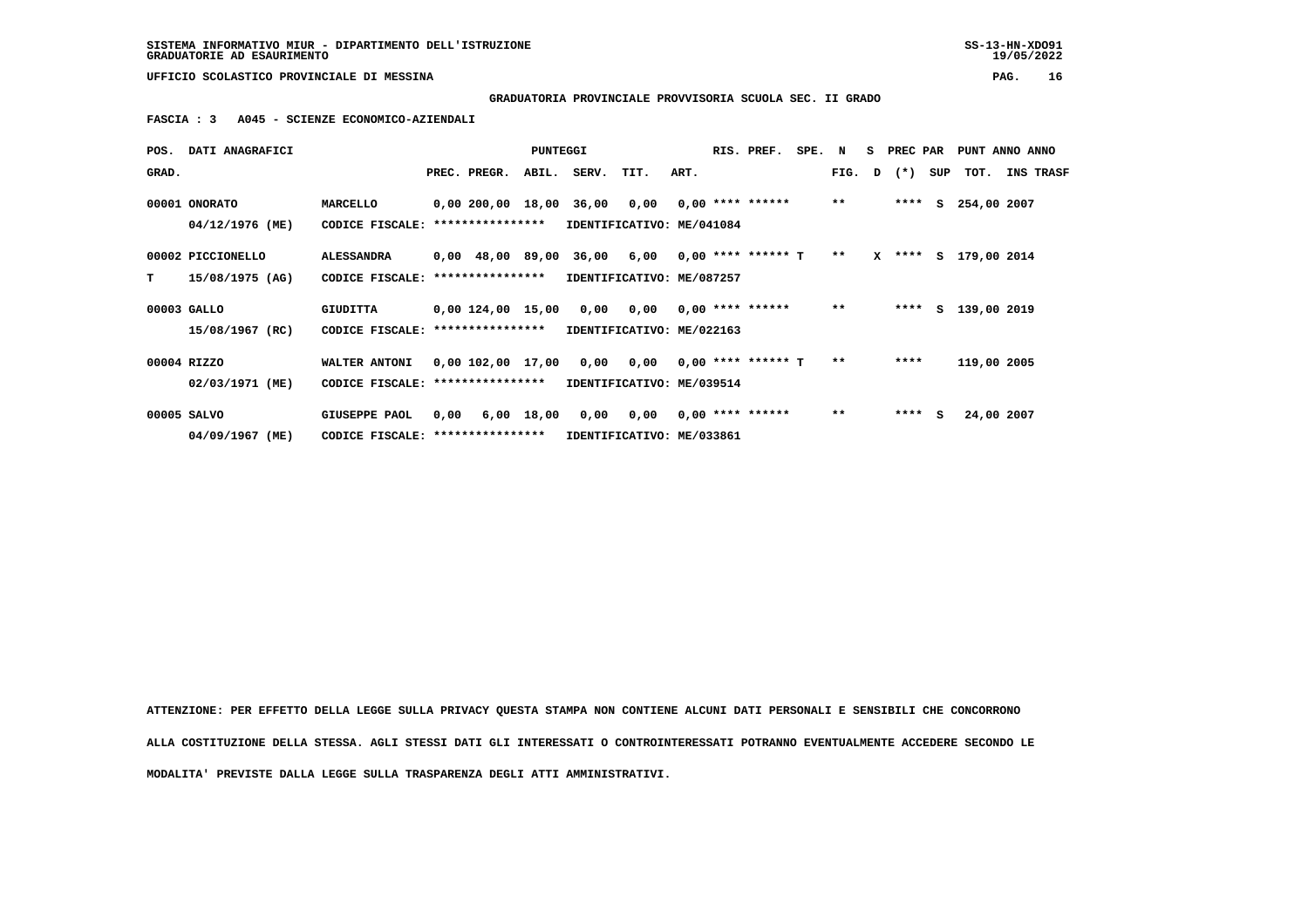| SISTEMA INFORMATIVO MIUR - DIPARTIMENTO DELL'ISTRUZIONE | SS-13-HN-XD091 |
|---------------------------------------------------------|----------------|
| GRADUATORIE AD ESAURIMENTO                              | 19/05/2022     |

 **GRADUATORIA PROVINCIALE PROVVISORIA SCUOLA SEC. II GRADO**

 **FASCIA : 2 A046 - SCIENZE GIURIDICO-ECONOMICHE**

| POS.  | <b>DATI ANAGRAFICI</b> |                                  |        |                    | PUNTEGGI |       |      |                                             | RIS. PREF. SPE. N S PREC PAR PUNT ANNO ANNO |       |  |                         |                  |
|-------|------------------------|----------------------------------|--------|--------------------|----------|-------|------|---------------------------------------------|---------------------------------------------|-------|--|-------------------------|------------------|
| GRAD. |                        |                                  |        | PREC. PREGR. ABIL. |          | SERV. | TIT. | ART.                                        |                                             |       |  | FIG. $D$ $(*)$ SUP TOT. | <b>INS TRASF</b> |
|       | 00001 SORACI           | ROSARIO                          | 253,00 |                    |          |       |      | 0,00  0,00  38,00  0,00  0,00  ****  ****** |                                             | $* *$ |  | X **** S 291.00 2000    |                  |
|       | 30/01/1965 (ME)        | CODICE FISCALE: **************** |        |                    |          |       |      | IDENTIFICATIVO: ME/033787                   |                                             |       |  |                         |                  |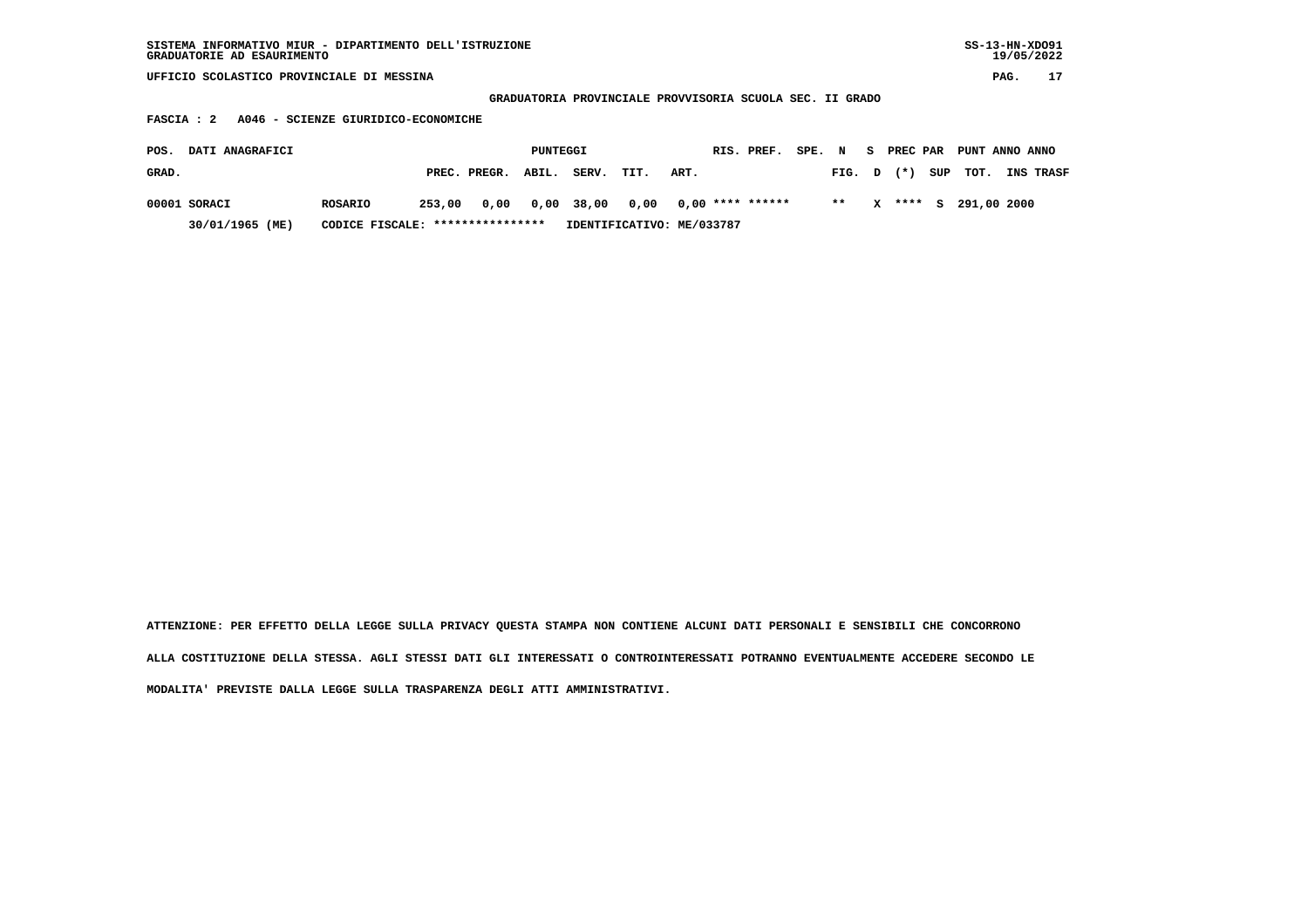## **GRADUATORIA PROVINCIALE PROVVISORIA SCUOLA SEC. II GRADO**

 **FASCIA : 3 A046 - SCIENZE GIURIDICO-ECONOMICHE**

|            | POS. DATI ANAGRAFICI                                                                                                            |                                   |                         | PUNTEGGI |                              |                           |      | RIS. PREF.           | SPE. N |       | s |        |     |                      | PREC PAR PUNT ANNO ANNO |
|------------|---------------------------------------------------------------------------------------------------------------------------------|-----------------------------------|-------------------------|----------|------------------------------|---------------------------|------|----------------------|--------|-------|---|--------|-----|----------------------|-------------------------|
| GRAD.      |                                                                                                                                 |                                   | PREC. PREGR. ABIL.      |          | SERV.                        | TIT.                      | ART. |                      |        | FIG.  | D | $(*)$  | SUP |                      | TOT. INS TRASF          |
|            | 00002 BILARDO                                                                                                                   | <b>SANTA</b>                      | 0,00 278,00 16,00       |          | 28,00                        | 0,00                      |      | $0.00$ **** ******   |        | $* *$ |   | **** S |     | 322,00 2000          |                         |
|            | 06/12/1963 (ME)                                                                                                                 | CODICE FISCALE: ****************  |                         |          |                              | IDENTIFICATIVO: ME/020674 |      |                      |        |       |   |        |     |                      |                         |
|            | 00003 BAGNATO                                                                                                                   | <b>BRUNO</b>                      | 0,00 265,00 15,00 36,00 |          |                              | 0,00                      |      | $0.00$ **** ******   |        | $* *$ |   |        |     | **** $S$ 316,00 2000 |                         |
|            | 04/10/1966 (ME)                                                                                                                 | CODICE FISCALE: ****************  |                         |          |                              | IDENTIFICATIVO: ME/020193 |      |                      |        |       |   |        |     |                      |                         |
|            | 00004 SALVO                                                                                                                     | <b>GIUSEPPE PAOL</b>              | 0,00242,0016,00         |          | 36,00                        | 0,00                      |      | $0.00$ **** ******   |        | $**$  |   |        |     | **** S 294,00 2002   |                         |
|            | 04/09/1967 (ME)                                                                                                                 | CODICE FISCALE: ****************  |                         |          |                              | IDENTIFICATIVO: ME/033861 |      |                      |        |       |   |        |     |                      |                         |
|            |                                                                                                                                 |                                   |                         |          |                              |                           |      |                      |        |       |   |        |     |                      |                         |
| 00005 CREA |                                                                                                                                 | <b>GRAZIA</b>                     |                         |          | 0,00 214,00 15,00 60,00      | 0,00                      |      | $0.00$ **** ******   |        | $* *$ |   |        |     | **** S 289,00 2000   |                         |
|            | 25/02/1960 (ME)                                                                                                                 | CODICE FISCALE: ****************  |                         |          |                              | IDENTIFICATIVO: ME/022061 |      |                      |        |       |   |        |     |                      |                         |
|            | 00006 SPANO'                                                                                                                    | <b>GIANFRANCO</b>                 |                         |          | 0,00 147,00 42,00 36,00      | 0.00                      |      | $0.00$ **** ****** T |        | $* *$ |   |        |     | **** $S$ 225,00 2003 |                         |
|            | 28/02/1975 (ME)                                                                                                                 | CODICE FISCALE: ***************** |                         |          |                              | IDENTIFICATIVO: ME/035567 |      |                      |        |       |   |        |     |                      |                         |
|            | 00007 CARUSO                                                                                                                    | <b>MARIA ELENA</b>                |                         |          | 0,00 174,00 14,00 36,00 0,00 |                           |      | $0.00$ **** ****** T |        | $***$ |   |        |     |                      | **** S 224,00 2019 2019 |
|            | 17/12/1970 (ME)                                                                                                                 | CODICE FISCALE: ****************  |                         |          |                              | IDENTIFICATIVO: ME/088984 |      |                      |        |       |   |        |     |                      |                         |
|            |                                                                                                                                 |                                   |                         |          |                              |                           |      |                      |        |       |   |        |     |                      |                         |
| 00008 ALOI |                                                                                                                                 | <b>ENRICA TINDAR</b>              |                         |          | 0,00 157,00 18,00 36,00      | 0,00                      |      | $0.00$ **** ****** T |        | $* *$ |   |        |     | **** S 211,00 2005   |                         |
|            | 10/07/1965 (ME)                                                                                                                 | CODICE FISCALE: ****************  |                         |          |                              | IDENTIFICATIVO: ME/039011 |      |                      |        |       |   |        |     |                      |                         |
|            | 00009 ANZALONE                                                                                                                  | MARIA NUNZIA                      | 0,00 93,00 42,00        |          | 36,00                        | 0,00                      |      | $0.00$ **** ****** T |        | $* *$ |   |        |     |                      | **** S 171,00 2014 2014 |
|            | 21/11/1972 (CT)                                                                                                                 | CODICE FISCALE: ****************  |                         |          |                              | IDENTIFICATIVO: ME/078646 |      |                      |        |       |   |        |     |                      |                         |
|            | 00010 GALLETTA                                                                                                                  | <b>CHIARA</b>                     |                         |          | 0,00 69,00 42,00 36,00       | 0,00                      |      | $0.00$ **** ****** T |        | $* *$ |   |        |     | **** S 147,00 2009   |                         |
|            | 06/06/1980 (ME)                                                                                                                 | CODICE FISCALE: ****************  |                         |          | IDENTIFICATIVO: ME/072950    |                           |      |                      |        |       |   |        |     |                      |                         |
|            | ATTENZIONE: PER EFFETTO DELLA LEGGE SULLA PRIVACY QUESTA STAMPA NON CONTIENE ALCUNI DATI PERSONALI E SENSIBILI CHE CONCORRONO   |                                   |                         |          |                              |                           |      |                      |        |       |   |        |     |                      |                         |
|            | ALLA COSTITUZIONE DELLA STESSA. AGLI STESSI DATI GLI INTERESSATI O CONTROINTERESSATI POTRANNO EVENTUALMENTE ACCEDERE SECONDO LE |                                   |                         |          |                              |                           |      |                      |        |       |   |        |     |                      |                         |
|            | MODALITA' PREVISTE DALLA LEGGE SULLA TRASPARENZA DEGLI ATTI AMMINISTRATIVI.                                                     |                                   |                         |          |                              |                           |      |                      |        |       |   |        |     |                      |                         |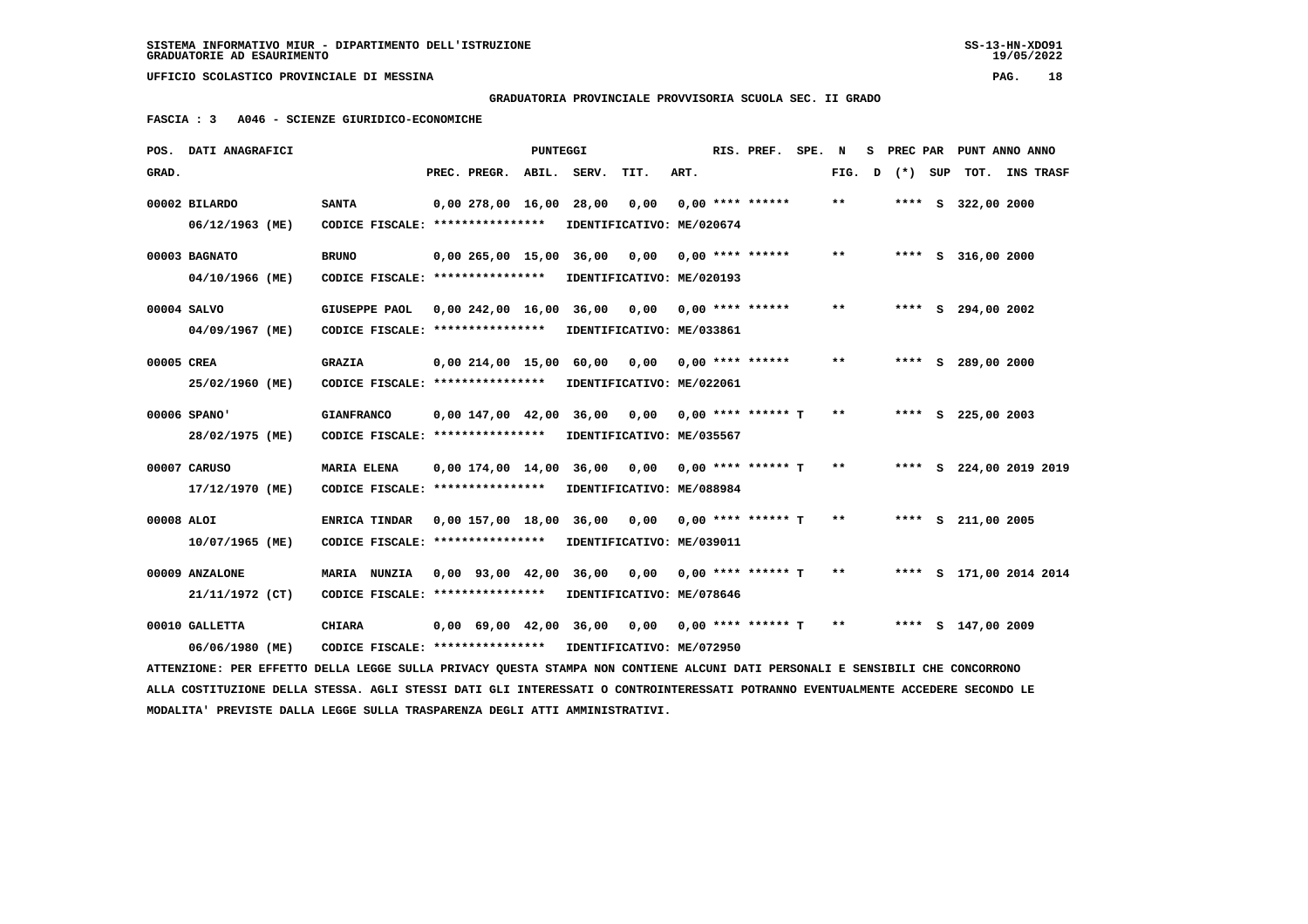**GRADUATORIA PROVINCIALE PROVVISORIA SCUOLA SEC. II GRADO**

 **FASCIA : 3 A046 - SCIENZE GIURIDICO-ECONOMICHE**

|            | POS. DATI ANAGRAFICI                                                                                                            |                                   |                                            | <b>PUNTEGGI</b> |                             |      |      | RIS. PREF.           | SPE. | N            | s | PREC PAR |         | PUNT ANNO ANNO          |                 |  |
|------------|---------------------------------------------------------------------------------------------------------------------------------|-----------------------------------|--------------------------------------------|-----------------|-----------------------------|------|------|----------------------|------|--------------|---|----------|---------|-------------------------|-----------------|--|
| GRAD.      |                                                                                                                                 |                                   | PREC. PREGR.                               | ABIL.           | SERV.                       | TIT. | ART. |                      |      | FIG.         | D |          | (*) SUP |                         | TOT. INS TRASF  |  |
|            | 00011 RIZZO                                                                                                                     | WALTER ANTONI                     | 0,00 84,00 17,00                           |                 | 36,00                       | 0,00 |      | $0.00$ **** ****** T |      | **           |   | ****     |         | 137,00 2005             |                 |  |
|            | 02/03/1971 (ME)                                                                                                                 | CODICE FISCALE: ***************** |                                            |                 | IDENTIFICATIVO: ME/039514   |      |      |                      |      |              |   |          |         |                         |                 |  |
|            | 00012 ALLERUZZO                                                                                                                 | <b>MICHELA</b>                    | $0.00 \quad 48.00 \quad 42.00 \quad 32.00$ |                 |                             | 0.00 |      | $0.00$ **** ****** T |      | $***$        |   |          |         | **** S 122,00 2019 2019 |                 |  |
|            | 09/03/1972 (ME)                                                                                                                 | CODICE FISCALE: ****************  |                                            |                 | IDENTIFICATIVO: ME/088961   |      |      |                      |      |              |   |          |         |                         |                 |  |
|            | 00013 PETRISI                                                                                                                   | <b>ANNA</b>                       | $0.00$ 71.00 13.00                         |                 | 36,00                       | 0,00 |      | $0.00$ **** ****** T |      | $* *$        |   |          |         | X **** S 120,00 2019    |                 |  |
|            | 27/10/1969 (ME)                                                                                                                 | CODICE FISCALE: ****************  |                                            |                 | IDENTIFICATIVO: ME/033698   |      |      |                      |      |              |   |          |         |                         |                 |  |
|            | 00014 GUANADIO                                                                                                                  | RITA PATRIZIA                     | 0,00 30,00 42,00 36,00                     |                 |                             | 3,00 |      | $0.00$ **** ****** T |      | $* *$        |   |          |         | **** S 111,00 2019 2019 |                 |  |
|            | 26/03/1963 (CT)                                                                                                                 | CODICE FISCALE: ****************  |                                            |                 | IDENTIFICATIVO: ME/089028   |      |      |                      |      |              |   |          |         |                         |                 |  |
|            | 00015 FAVASULI                                                                                                                  | <b>ROSA ANNA</b>                  | 0,00 58,00 12,00                           |                 | 36,00                       | 0,00 |      | $0.00$ **** ******   |      | $***$        |   |          |         | **** S 106,00 2003      |                 |  |
|            | 09/09/1963 (RC)                                                                                                                 | CODICE FISCALE: ****************  |                                            |                 | IDENTIFICATIVO: ME/036078   |      |      |                      |      |              |   |          |         |                         |                 |  |
| 00016 PINO |                                                                                                                                 | ANGELA MARIA                      |                                            |                 | 0,00 49,00 15,00 36,00 0,00 |      |      | $0.00$ **** ******   |      | $***$        |   |          |         | **** S 100,00 2019      |                 |  |
|            | 02/09/1972 (ME)                                                                                                                 | CODICE FISCALE: ***************** |                                            |                 | IDENTIFICATIVO: ME/032713   |      |      |                      |      |              |   |          |         |                         |                 |  |
|            | 00017 PIRROTTA                                                                                                                  | FORTUNATA DAN                     |                                            |                 | 0,00 38,00 15,00 34,00      | 0.00 |      | $0.00$ **** ******   |      | $\star\star$ |   | $***$ S  |         |                         | 87,00 2007 2007 |  |
|            | 01/10/1971 (ME)                                                                                                                 | CODICE FISCALE: ****************  |                                            |                 | IDENTIFICATIVO: ME/040687   |      |      |                      |      |              |   |          |         |                         |                 |  |
|            | 00018 BISCUSO                                                                                                                   | <b>NANCY</b>                      | 0,00 22,00 15,00                           |                 | 38,00                       | 0,00 |      | $0.00$ **** ****** T |      | **           |   | **** S   |         |                         | 75,00 2022 2022 |  |
|            | 08/07/1970 (ME)                                                                                                                 | CODICE FISCALE: ****************  |                                            |                 | IDENTIFICATIVO: ME/285667   |      |      |                      |      |              |   |          |         |                         |                 |  |
|            | 00019 CELESTI                                                                                                                   | <b>GIOVANNI</b>                   |                                            |                 | 0,00 24,00 15,00 30,00      | 3,00 |      | $0.00$ **** ****** T |      | $**$         |   | **** S   |         | 72,00 2002              |                 |  |
|            | 14/09/1968 (ME)                                                                                                                 | CODICE FISCALE: ****************  |                                            |                 | IDENTIFICATIVO: ME/033139   |      |      |                      |      |              |   |          |         |                         |                 |  |
|            | ATTENZIONE: PER EFFETTO DELLA LEGGE SULLA PRIVACY OUESTA STAMPA NON CONTIENE ALCUNI DATI PERSONALI E SENSIBILI CHE CONCORRONO   |                                   |                                            |                 |                             |      |      |                      |      |              |   |          |         |                         |                 |  |
|            | ALLA COSTITUZIONE DELLA STESSA. AGLI STESSI DATI GLI INTERESSATI O CONTROINTERESSATI POTRANNO EVENTUALMENTE ACCEDERE SECONDO LE |                                   |                                            |                 |                             |      |      |                      |      |              |   |          |         |                         |                 |  |
|            | MODALITA' PREVISTE DALLA LEGGE SULLA TRASPARENZA DEGLI ATTI AMMINISTRATIVI.                                                     |                                   |                                            |                 |                             |      |      |                      |      |              |   |          |         |                         |                 |  |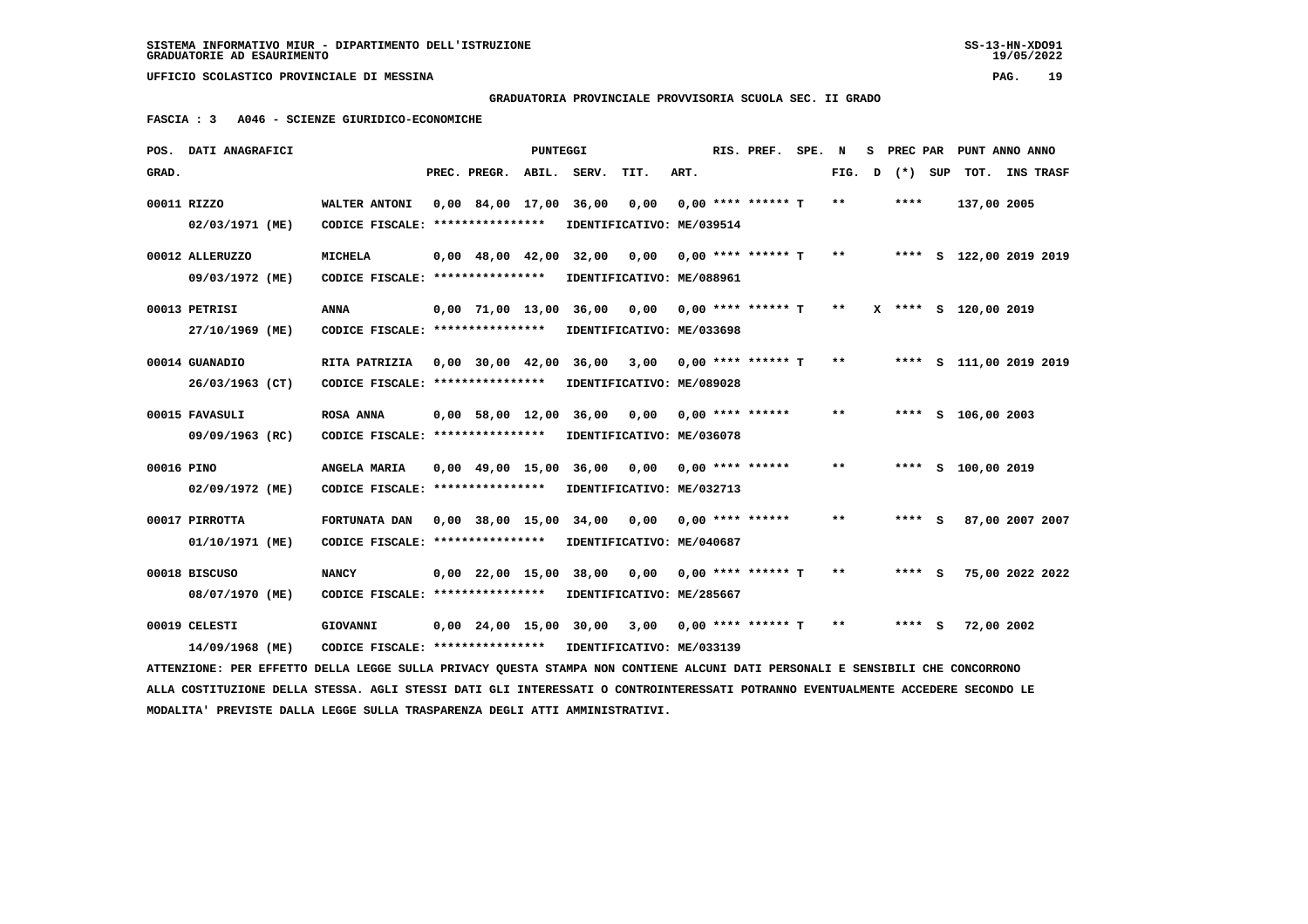**GRADUATORIA PROVINCIALE PROVVISORIA SCUOLA SEC. II GRADO**

 **FASCIA : 3 A046 - SCIENZE GIURIDICO-ECONOMICHE**

|           | POS. DATI ANAGRAFICI                                                                                                            |                                                            |      |                          | PUNTEGGI   |                                                        |                               |      | RIS. PREF. SPE. N    |        |          | S PREC PAR PUNT ANNO ANNO |  |
|-----------|---------------------------------------------------------------------------------------------------------------------------------|------------------------------------------------------------|------|--------------------------|------------|--------------------------------------------------------|-------------------------------|------|----------------------|--------|----------|---------------------------|--|
| GRAD.     |                                                                                                                                 |                                                            |      | PREC. PREGR. ABIL. SERV. |            |                                                        | TIT.                          | ART. |                      | FIG. D | (*) SUP  | TOT. INS TRASF            |  |
|           | 00020 MARCHETTA                                                                                                                 | LETIZIA                                                    |      | 0,00 16,00 18,00 36,00   |            |                                                        | 0,00                          |      | $0.00$ **** ******   | $* *$  | $***$ S  | 70,00 2014                |  |
| т         | 10/07/1957 (ME)                                                                                                                 | CODICE FISCALE: ****************                           |      |                          |            | IDENTIFICATIVO: ME/088434                              |                               |      |                      |        |          |                           |  |
|           | 00021 DI MAURO                                                                                                                  | <b>SONIA</b>                                               | 0,00 |                          | 0,00 42,00 | 22,00                                                  | 0,00                          |      | $0.00$ **** ****** T | $* *$  | $***$ S  | 64,00 2022 2022           |  |
|           | 17/09/1964 (ME)                                                                                                                 | CODICE FISCALE: *****************                          |      |                          |            | IDENTIFICATIVO: ME/285723                              |                               |      |                      |        |          |                           |  |
| 00022 RAO |                                                                                                                                 | MAURIZIO                                                   |      |                          |            | 0,00 10,00 15,00 32,00 3,00 0,00 **** ******           |                               |      |                      | $* *$  | $***$ S  | 60,00 2007                |  |
|           | 01/01/1969 (ME)                                                                                                                 | CODICE FISCALE: ****************                           |      |                          |            | IDENTIFICATIVO: ME/032724                              |                               |      |                      |        |          |                           |  |
|           | 00023 RENZO                                                                                                                     | <b>FRANCESCA</b>                                           |      | $0,00$ 26,00 0,00        |            |                                                        | $34,00$ 0,00 0,00 **** ****** |      |                      | $* *$  | **** S   | 60,00 2014                |  |
|           | 20/12/1970 (ME)                                                                                                                 | CODICE FISCALE: *****************                          |      |                          |            | IDENTIFICATIVO: ME/076115                              |                               |      |                      |        |          |                           |  |
|           | 00024 SILIOTTI                                                                                                                  | <b>SIMONA</b>                                              | 0,00 |                          |            | $4,00$ $41,00$ $12,00$ $0,00$ $0,00$ $***$ **** ****** |                               |      |                      | $* *$  | $***$ S  | 57,00 2019                |  |
|           | 03/01/1973 (ME)                                                                                                                 | CODICE FISCALE: **************** IDENTIFICATIVO: ME/033829 |      |                          |            |                                                        |                               |      |                      |        |          |                           |  |
|           | 00025 LOMBARDINI                                                                                                                | LUCIA                                                      | 0,00 |                          |            | $6,00$ 14,00 34,00 0,00 0,00 **** ******               |                               |      |                      | $* *$  | **** S   | 54,00 2014                |  |
|           | 02/10/1969 (ME)                                                                                                                 | CODICE FISCALE: ****************                           |      |                          |            | IDENTIFICATIVO: ME/033384                              |                               |      |                      |        |          |                           |  |
|           | 00026 IOZZO                                                                                                                     | <b>MARIA</b>                                               | 0,00 |                          |            | $4,00$ 15,00 34,00 0,00 0,00 **** ******               |                               |      |                      | $* *$  | $***$ S  | 53,00 2019                |  |
|           | $07/02/1969$ (CZ)                                                                                                               | CODICE FISCALE: **************** IDENTIFICATIVO: ME/033534 |      |                          |            |                                                        |                               |      |                      |        |          |                           |  |
|           | 00027 GATTO                                                                                                                     | <b>GIUSEPPA</b>                                            | 0,00 |                          |            | 2,00 14,00 34,00 0,00 0,00 **** ******                 |                               |      |                      | $* *$  | **** S   | 50,00 2019                |  |
|           | 17/06/1972 (ME)                                                                                                                 | CODICE FISCALE: ****************                           |      |                          |            | IDENTIFICATIVO: ME/034499                              |                               |      |                      |        |          |                           |  |
|           | $00028$ BUTA'                                                                                                                   | GIUSEPPINA                                                 | 0,00 |                          |            | $0,00$ 14,00 34,00 0,00 0,00 **** ****** T **          |                               |      |                      |        | X **** S | 48,00 2002                |  |
|           | 28/05/1971 (ME)                                                                                                                 | CODICE FISCALE: **************** IDENTIFICATIVO: ME/032500 |      |                          |            |                                                        |                               |      |                      |        |          |                           |  |
|           | ATTENZIONE: PER EFFETTO DELLA LEGGE SULLA PRIVACY QUESTA STAMPA NON CONTIENE ALCUNI DATI PERSONALI E SENSIBILI CHE CONCORRONO   |                                                            |      |                          |            |                                                        |                               |      |                      |        |          |                           |  |
|           | ALLA COSTITUZIONE DELLA STESSA. AGLI STESSI DATI GLI INTERESSATI O CONTROINTERESSATI POTRANNO EVENTUALMENTE ACCEDERE SECONDO LE |                                                            |      |                          |            |                                                        |                               |      |                      |        |          |                           |  |

 **MODALITA' PREVISTE DALLA LEGGE SULLA TRASPARENZA DEGLI ATTI AMMINISTRATIVI.**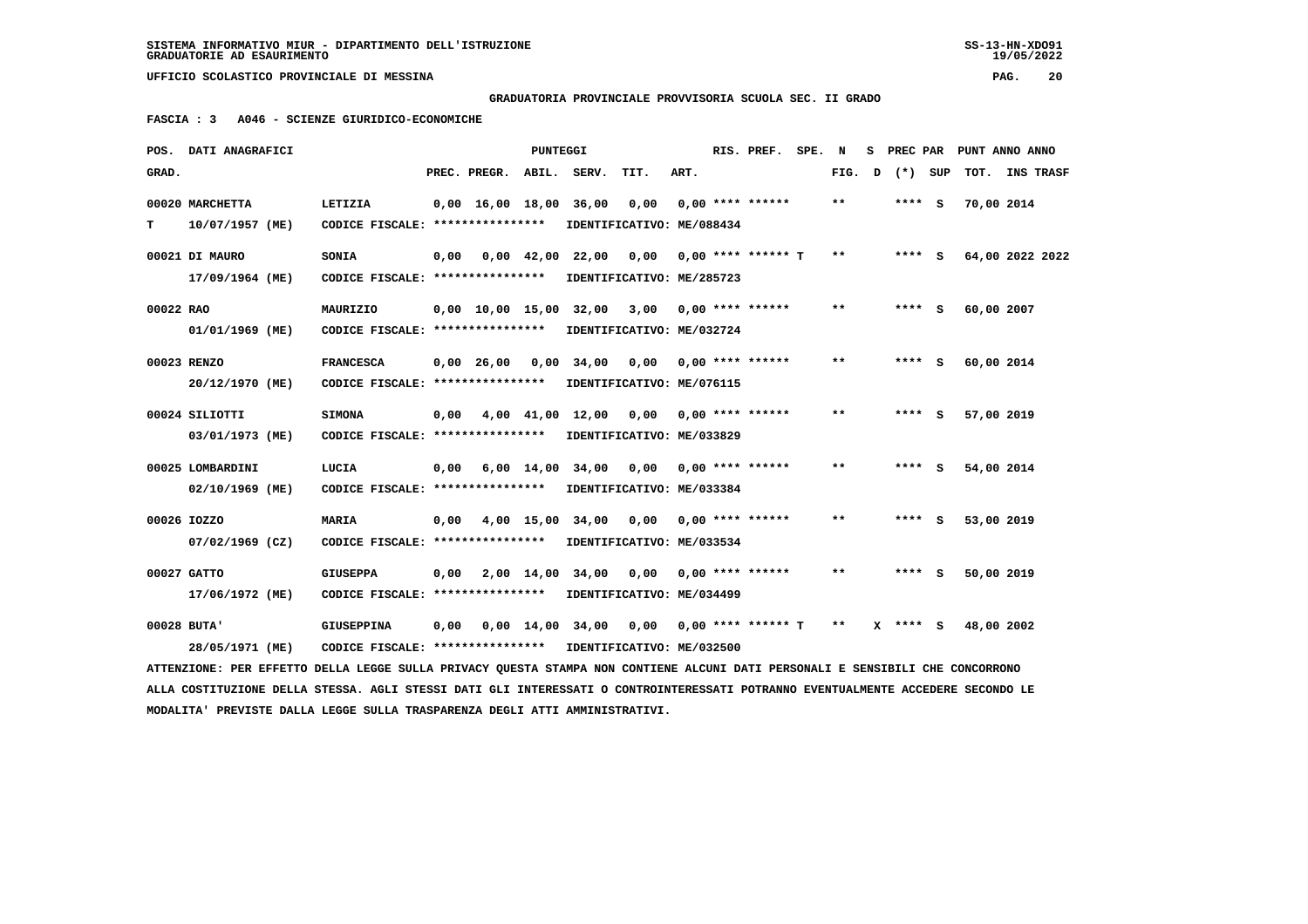**GRADUATORIA PROVINCIALE PROVVISORIA SCUOLA SEC. II GRADO**

 **FASCIA : 3 A046 - SCIENZE GIURIDICO-ECONOMICHE**

|       | POS. DATI ANAGRAFICI                                                                                                            |                                                            |      |                    | PUNTEGGI   |                                          |                           |      | RIS. PREF.                | SPE. | N     | s | PREC PAR |     | PUNT ANNO ANNO |                  |  |
|-------|---------------------------------------------------------------------------------------------------------------------------------|------------------------------------------------------------|------|--------------------|------------|------------------------------------------|---------------------------|------|---------------------------|------|-------|---|----------|-----|----------------|------------------|--|
| GRAD. |                                                                                                                                 |                                                            |      | PREC. PREGR.       | ABIL.      | SERV.                                    | TIT.                      | ART. |                           |      | FIG.  | D | $(* )$   | SUP | тот.           | <b>INS TRASF</b> |  |
|       | 00029 RANDO                                                                                                                     | <b>ANTONINO</b>                                            | 0,00 |                    |            | $0,00 \quad 16,00 \quad 30,00$           | 0,00                      |      | $0.00$ **** ******        |      | $* *$ |   | $***$ S  |     | 46,00 2007     |                  |  |
|       | 11/09/1968 (ME)                                                                                                                 | CODICE FISCALE: ****************                           |      |                    |            |                                          | IDENTIFICATIVO: ME/032948 |      |                           |      |       |   |          |     |                |                  |  |
|       | 00030 RIBERTI                                                                                                                   | <b>FILOMENA</b>                                            | 0,00 |                    |            | 0,00 15,00 28,00                         |                           |      | $3,00$ 0,00 **** ****** T |      | **    |   | **** S   |     | 46,00 2019     |                  |  |
|       | 08/03/1973 (ME)                                                                                                                 | CODICE FISCALE: *****************                          |      |                    |            | IDENTIFICATIVO: ME/032725                |                           |      |                           |      |       |   |          |     |                |                  |  |
|       | 00031 AMMENDOLIA                                                                                                                | <b>GAETANA</b>                                             | 0,00 |                    |            | 6,00 12,00 26,00 0,00 0,00 **** ****** T |                           |      |                           |      | $* *$ |   | $***$ S  |     |                | 44,00 2014 2007  |  |
|       | 18/01/1970 (ME)                                                                                                                 | CODICE FISCALE: ****************                           |      |                    |            |                                          | IDENTIFICATIVO: ME/040717 |      |                           |      |       |   |          |     |                |                  |  |
|       | 00032 PACILE'                                                                                                                   | <b>CLAUDIA</b>                                             | 0,00 |                    | 4,00 14,00 | 24,00                                    | 0,00                      |      | $0.00$ **** ******        |      | $***$ |   | $***$ S  |     |                | 42,00 2014 2014  |  |
|       | 18/04/1972 (RC)                                                                                                                 | CODICE FISCALE: ****************                           |      |                    |            | IDENTIFICATIVO: ME/078671                |                           |      |                           |      |       |   |          |     |                |                  |  |
|       | 00033 DONATO                                                                                                                    | <b>ROSSELLA</b>                                            | 0,00 | 0,00 42,00         |            | 0,00                                     | 0,00                      |      | $0.00$ **** ******        |      | **    |   | **** S   |     | 42,00 2022     |                  |  |
|       | 06/02/1979 (ME)                                                                                                                 | CODICE FISCALE: *****************                          |      |                    |            |                                          | IDENTIFICATIVO: ME/041067 |      |                           |      |       |   |          |     |                |                  |  |
|       | 00034 CALI'                                                                                                                     | <b>LAURA</b>                                               | 0,00 |                    | 3,00 14,00 | 24,00                                    | 0,00                      |      | $0,00$ **** ******        |      | **    |   | **** S   |     | 41,00 2019     |                  |  |
|       | 12/04/1972 (ME)                                                                                                                 | CODICE FISCALE: ****************                           |      |                    |            |                                          | IDENTIFICATIVO: ME/032842 |      |                           |      |       |   |          |     |                |                  |  |
|       | 00035 RADICI                                                                                                                    | <b>GIUSEPPINA</b>                                          |      |                    |            | 0,00 0,00 15,00 22,00                    | 0,00                      |      | $0.00$ **** ******        |      | $**$  |   | $***$ S  |     | 37,00 2019     |                  |  |
|       | 20/07/1971 (ME)                                                                                                                 | CODICE FISCALE: **************** IDENTIFICATIVO: ME/032834 |      |                    |            |                                          |                           |      |                           |      |       |   |          |     |                |                  |  |
|       | 00036 CAPUTO                                                                                                                    | PATRIZIA                                                   |      | $0,00$ 20,00 15,00 |            | 0,00                                     | 0.00                      |      | $0.00$ **** ******        |      | **    |   | ****     |     |                | 35,00 2019 2019  |  |
|       | 18/01/1970 (ME)                                                                                                                 | CODICE FISCALE: *****************                          |      |                    |            |                                          | IDENTIFICATIVO: ME/088981 |      |                           |      |       |   |          |     |                |                  |  |
|       | 00037 CRUPI                                                                                                                     | MARIA                                                      | 0,00 |                    |            | 0,00 15,00 12,00                         |                           |      | $0,00$ 0,00 **** ******   |      | $***$ |   | **** S   |     | 27,00 2005     |                  |  |
|       | 25/02/1973 (ME)                                                                                                                 | CODICE FISCALE: **************** IDENTIFICATIVO: ME/039417 |      |                    |            |                                          |                           |      |                           |      |       |   |          |     |                |                  |  |
|       | ATTENZIONE: PER EFFETTO DELLA LEGGE SULLA PRIVACY QUESTA STAMPA NON CONTIENE ALCUNI DATI PERSONALI E SENSIBILI CHE CONCORRONO   |                                                            |      |                    |            |                                          |                           |      |                           |      |       |   |          |     |                |                  |  |
|       | ALLA COSTITUZIONE DELLA STESSA. AGLI STESSI DATI GLI INTERESSATI O CONTROINTERESSATI POTRANNO EVENTUALMENTE ACCEDERE SECONDO LE |                                                            |      |                    |            |                                          |                           |      |                           |      |       |   |          |     |                |                  |  |

 **MODALITA' PREVISTE DALLA LEGGE SULLA TRASPARENZA DEGLI ATTI AMMINISTRATIVI.**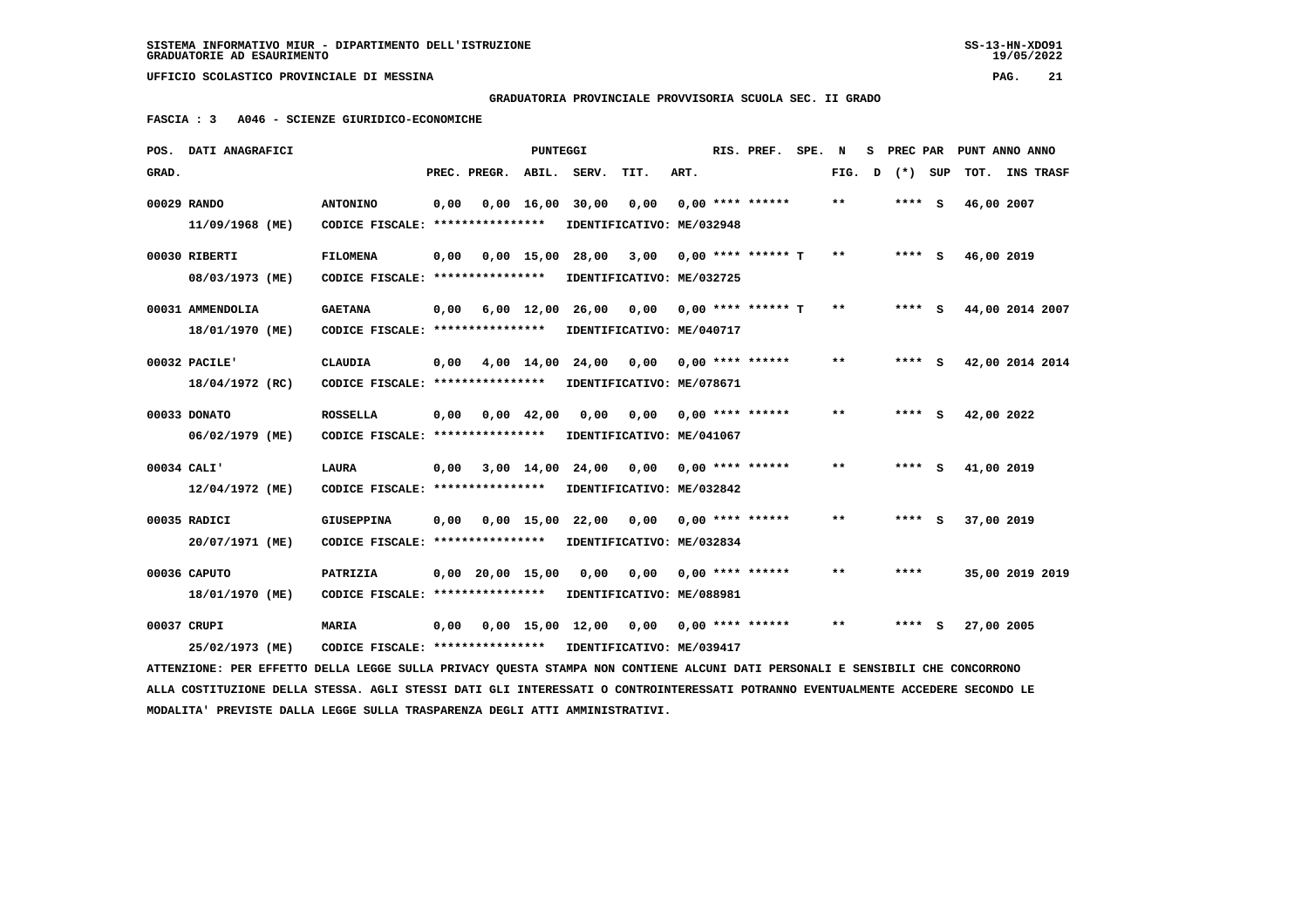## **GRADUATORIA PROVINCIALE PROVVISORIA SCUOLA SEC. II GRADO**

 **FASCIA : 3 A046 - SCIENZE GIURIDICO-ECONOMICHE**

|       | POS. DATI ANAGRAFICI |                                   |      |                       | <b>PUNTEGGI</b> |                  |                           |      | RIS. PREF.                  | SPE. | N     | s | PREC PAR |     |            | PUNT ANNO ANNO  |
|-------|----------------------|-----------------------------------|------|-----------------------|-----------------|------------------|---------------------------|------|-----------------------------|------|-------|---|----------|-----|------------|-----------------|
| GRAD. |                      |                                   |      | PREC. PREGR.          | ABIL.           | SERV.            | TIT.                      | ART. |                             |      | FIG.  | D | $(* )$   | SUP |            | TOT. INS TRASF  |
|       | 00038 PIRROTTA       | CARMELO                           | 0.00 |                       |                 | 0,00 12,00 12,00 | 0,00                      |      | $0.00$ **** ******          |      | $***$ |   | $***$ S  |     | 24,00 2014 |                 |
|       | 18/12/1968 (ME)      | CODICE FISCALE:                   |      | ****************      |                 |                  | IDENTIFICATIVO: ME/084498 |      |                             |      |       |   |          |     |            |                 |
|       | 00039 BRIGANDI'      | <b>GIUSEPPA</b>                   |      | $0,00$ $0,00$ $14,00$ |                 | 4,00             | 0,00                      |      | $0.00$ **** ******          |      | $***$ |   | $***$ S  |     | 18,00 2019 |                 |
|       | 28/04/1967 (ME)      | CODICE FISCALE:                   |      | ****************      |                 |                  | IDENTIFICATIVO: ME/032476 |      |                             |      |       |   |          |     |            |                 |
|       | 00040 RIFICI         | <b>RENATO</b>                     | 0,00 |                       | 2,00 14,00      | 0,00             | 0,00                      |      | $0.00$ **** ******          |      | $***$ |   | $***$ S  |     |            | 16,00 2022 2022 |
|       | 12/11/1959 (ME)      | CODICE FISCALE:                   |      | ****************      |                 |                  | IDENTIFICATIVO: ME/285679 |      |                             |      |       |   |          |     |            |                 |
|       | 00041 SURIA          | MAURIZIO                          | 0.00 |                       | $0.00$ 13.00    | 0.00             |                           |      | $0.00$ $0.00$ **** ****** T |      | $***$ |   | $***$ S  |     | 13,00 2002 |                 |
|       | 31/10/1970 (ME)      | CODICE FISCALE:                   |      | ****************      |                 |                  | IDENTIFICATIVO: ME/033931 |      |                             |      |       |   |          |     |            |                 |
|       | 00042 FURFARO        | <b>NATALIA</b>                    | 0.00 |                       | $0.00$ 13.00    | 0.00             | 0.00                      |      | $0.00$ **** ******          |      | $***$ |   | $***$ S  |     | 13,00 2007 |                 |
|       | 03/12/1972 (ME)      | CODICE FISCALE:                   |      | ****************      |                 |                  | IDENTIFICATIVO: ME/034406 |      |                             |      |       |   |          |     |            |                 |
|       | 00043 GALLO          | <b>GIUDITTA</b>                   | 0.00 |                       |                 | 3,00 10,00 0,00  | 0.00                      |      | $0.00$ **** ******          |      | $***$ |   | $***$ S  |     | 13,00 2019 |                 |
|       | 15/08/1967 (RC)      | CODICE FISCALE:                   |      | ****************      |                 |                  | IDENTIFICATIVO: ME/022163 |      |                             |      |       |   |          |     |            |                 |
|       | 00044 GALOFARO       | <b>SALVATORE</b>                  | 0,00 |                       | $0.00$ 13.00    | 0.00             | 0.00                      |      | $0.00$ **** ******          |      | $* *$ |   | ****     | s   |            | 13,00 2022 2022 |
|       | 19/08/1970 (ME)      | CODICE FISCALE: ***************** |      |                       |                 |                  | IDENTIFICATIVO: ME/285717 |      |                             |      |       |   |          |     |            |                 |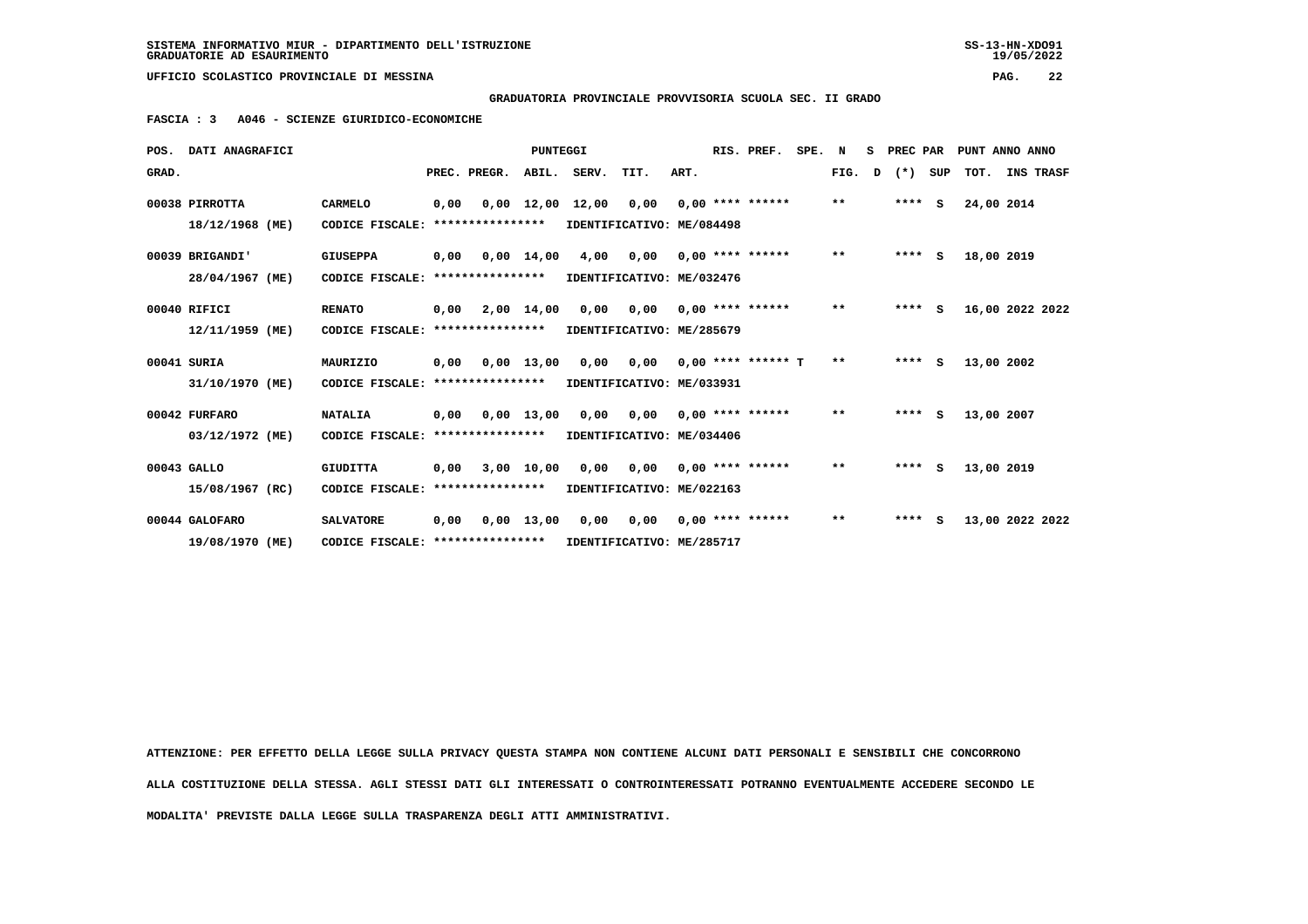**GRADUATORIA PROVINCIALE PROVVISORIA SCUOLA SEC. II GRADO**

 **FASCIA : 3 A047 - SCIENZE MATEMATICHE APPLICATE**

| POS.  | DATI ANAGRAFICI                   |                                                    |                                | PUNTEGGI |       |                                   |      | RIS. PREF.           | SPE. | N      | S PREC PAR |     | PUNT ANNO ANNO |                  |
|-------|-----------------------------------|----------------------------------------------------|--------------------------------|----------|-------|-----------------------------------|------|----------------------|------|--------|------------|-----|----------------|------------------|
| GRAD. |                                   |                                                    | PREC. PREGR.                   | ABIL.    | SERV. | TIT.                              | ART. |                      |      | FIG. D | $(\star)$  | SUP | тот.           | <b>INS TRASF</b> |
|       | 00001 RIZZO<br>02/03/1971 (ME)    | WALTER ANTONI<br>CODICE FISCALE: ***************** | 0,00 52,00 17,00               |          | 0,00  | 0,00<br>IDENTIFICATIVO: ME/039514 |      | $0.00$ **** ****** T |      | $* *$  | ****       |     | 69,00 2005     |                  |
|       | 00002 CARTELLA<br>19/10/1977 (ME) | <b>AMALIA</b><br>CODICE FISCALE: ***************** | $0.00 \quad 24.00 \quad 42.00$ |          | 0,00  | 0,00<br>IDENTIFICATIVO: ME/075934 |      | 0,00 **** ****** T   |      | $* *$  | $X$ ****   |     |                | 66,00 2011 2011  |
|       | 00003 FEDELE<br>21/03/1970 (RC)   | MONICA MARIA<br>CODICE FISCALE: *****************  | 0,00 12,00 18,00               |          | 0,00  | 0,00<br>IDENTIFICATIVO: ME/041333 |      | $0,00$ **** ******   |      | $* *$  | ****       | s   | 30,00 2022     |                  |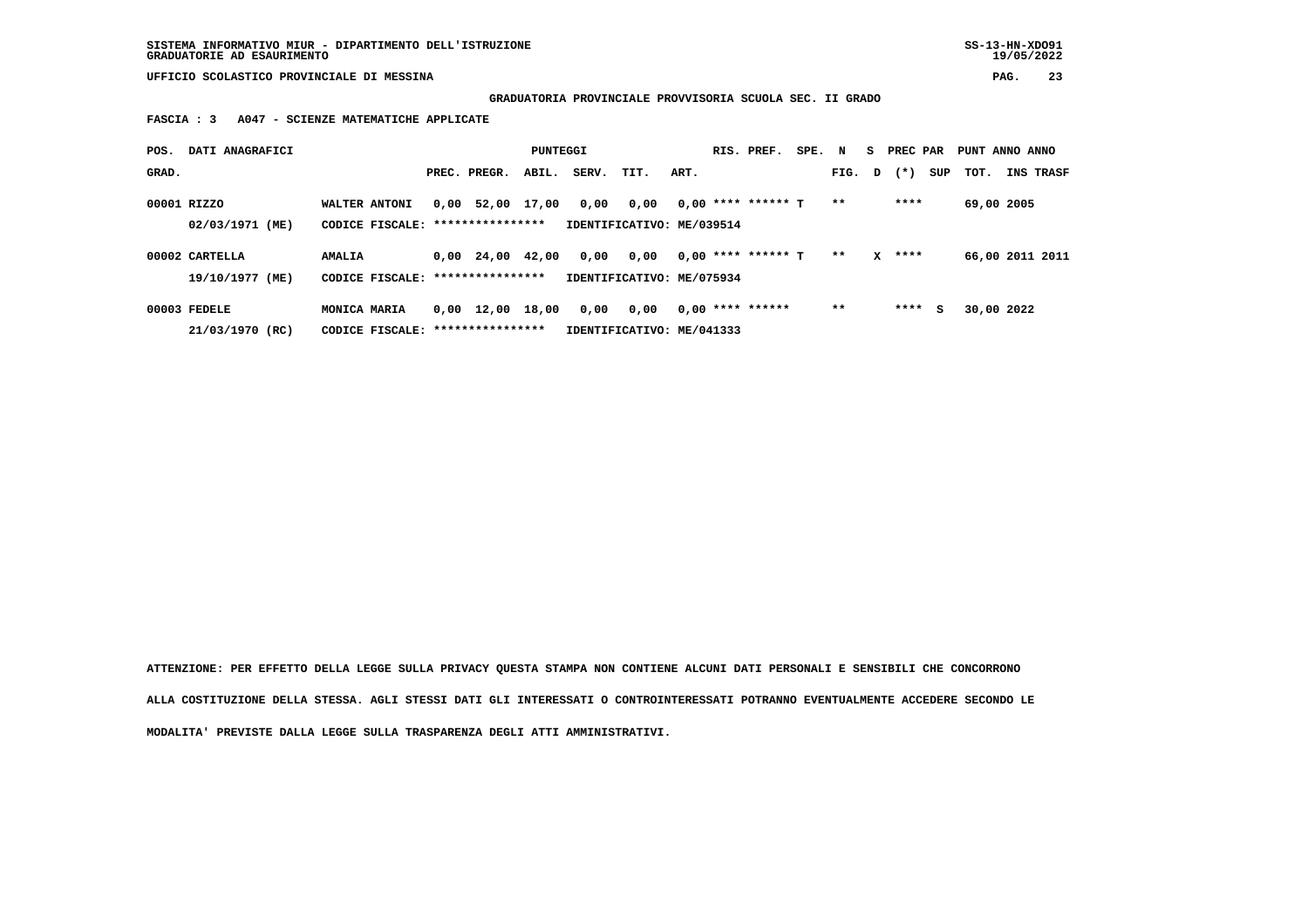#### **GRADUATORIA PROVINCIALE PROVVISORIA SCUOLA SEC. II GRADO**

 **FASCIA : 3 A048 - SCIENZE MOTORIE E SPORTIVE NEGLI ISTITUTI DI ISTRUZIONE SECONDARIA DI II GRADO**

| POS.  | <b>DATI ANAGRAFICI</b> |                                  |                    | PUNTEGGI |                                                                   |      |      | RIS. PREF. | SPE. N |        |       | S PREC PAR PUNT ANNO ANNO |                  |
|-------|------------------------|----------------------------------|--------------------|----------|-------------------------------------------------------------------|------|------|------------|--------|--------|-------|---------------------------|------------------|
| GRAD. |                        |                                  | PREC. PREGR. ABIL. |          | SERV.                                                             | TIT. | ART. |            |        | FIG. D | $(*)$ | SUP TOT.                  | <b>INS TRASF</b> |
|       | 00001 RUGGERI          | <b>ERMINIO</b>                   |                    |          | $0.00$ $9.00$ $17.00$ $0.00$ $0.00$ $0.00$ $***$ **** ****** T ** |      |      |            |        |        | ****  |                           | 26,00 2022 2022  |
|       | 15/02/1965 (ME)        | CODICE FISCALE: **************** |                    |          | IDENTIFICATIVO: ME/285713                                         |      |      |            |        |        |       |                           |                  |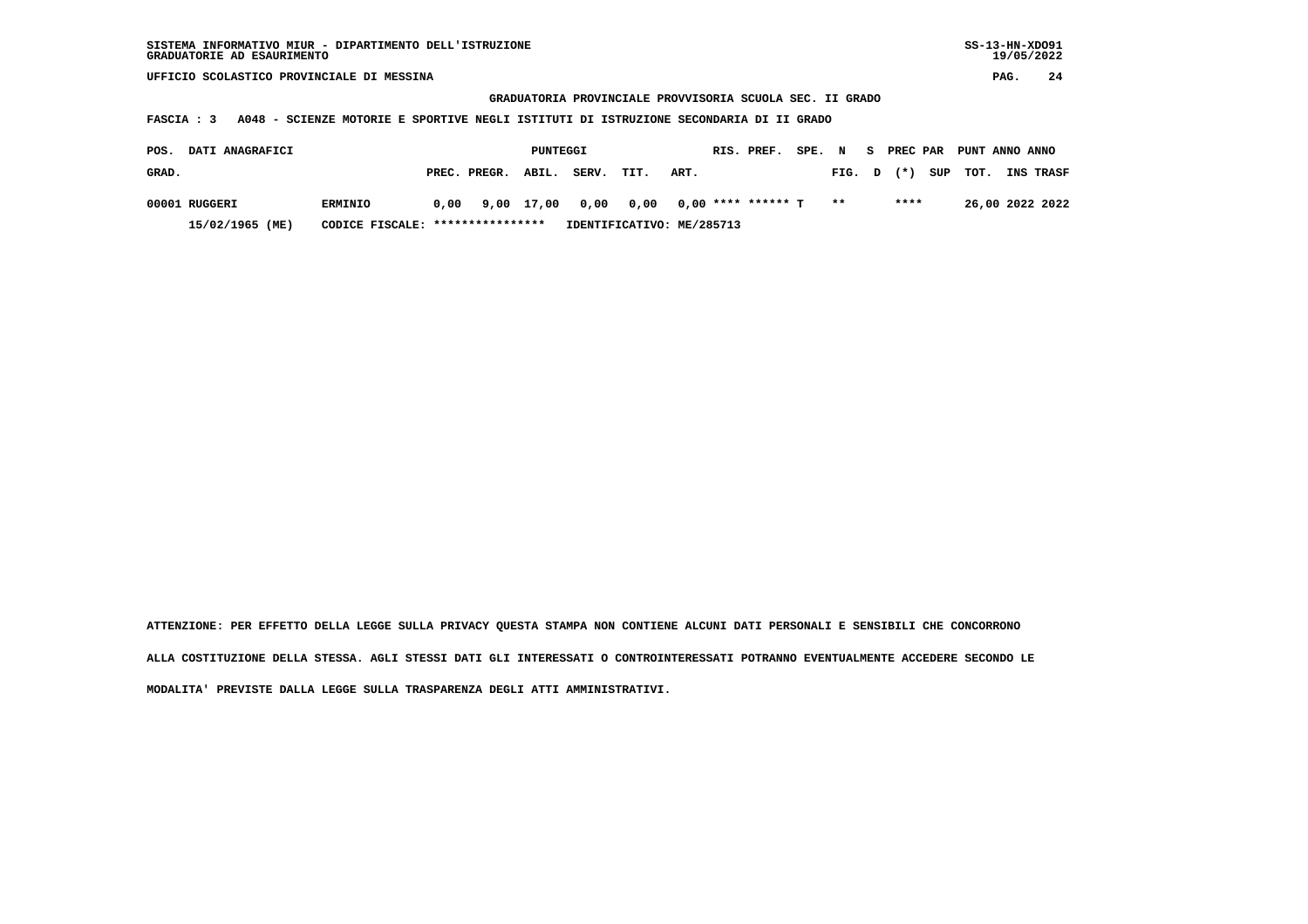| SISTEMA INFORMATIVO MIUR - DIPARTIMENTO DELL'ISTRUZIONE | SS-13-HN-XD091 |
|---------------------------------------------------------|----------------|
| GRADUATORIE AD ESAURIMENTO                              | 19/05/2022     |

 **GRADUATORIA PROVINCIALE PROVVISORIA SCUOLA SEC. II GRADO**

 **FASCIA : 3 A066 - TRATTAMENTO TESTI, DATI ED APPLICAZIONI. INFORMATICA**

| POS.  | <b>DATI ANAGRAFICI</b> |                                  |                                                      | PUNTEGGI |                           |      |      | RIS. PREF. SPE. N S PREC PAR PUNT ANNO ANNO |        |         |                    |                  |
|-------|------------------------|----------------------------------|------------------------------------------------------|----------|---------------------------|------|------|---------------------------------------------|--------|---------|--------------------|------------------|
| GRAD. |                        |                                  | PREC. PREGR. ABIL.                                   |          | SERV.                     | TIT. | ART. |                                             | FIG. D |         | $(\star)$ SUP TOT. | <b>INS TRASF</b> |
|       | 00001 CRISAFULLI       | <b>PLACIDO</b>                   | $0.00$ 15.00 $0.00$ 36.00 0.00 0.00 **** ****** T ** |          |                           |      |      |                                             |        | $***$ S | 51,00 2014         |                  |
|       | 08/06/1972 (ME)        | CODICE FISCALE: **************** |                                                      |          | IDENTIFICATIVO: ME/089093 |      |      |                                             |        |         |                    |                  |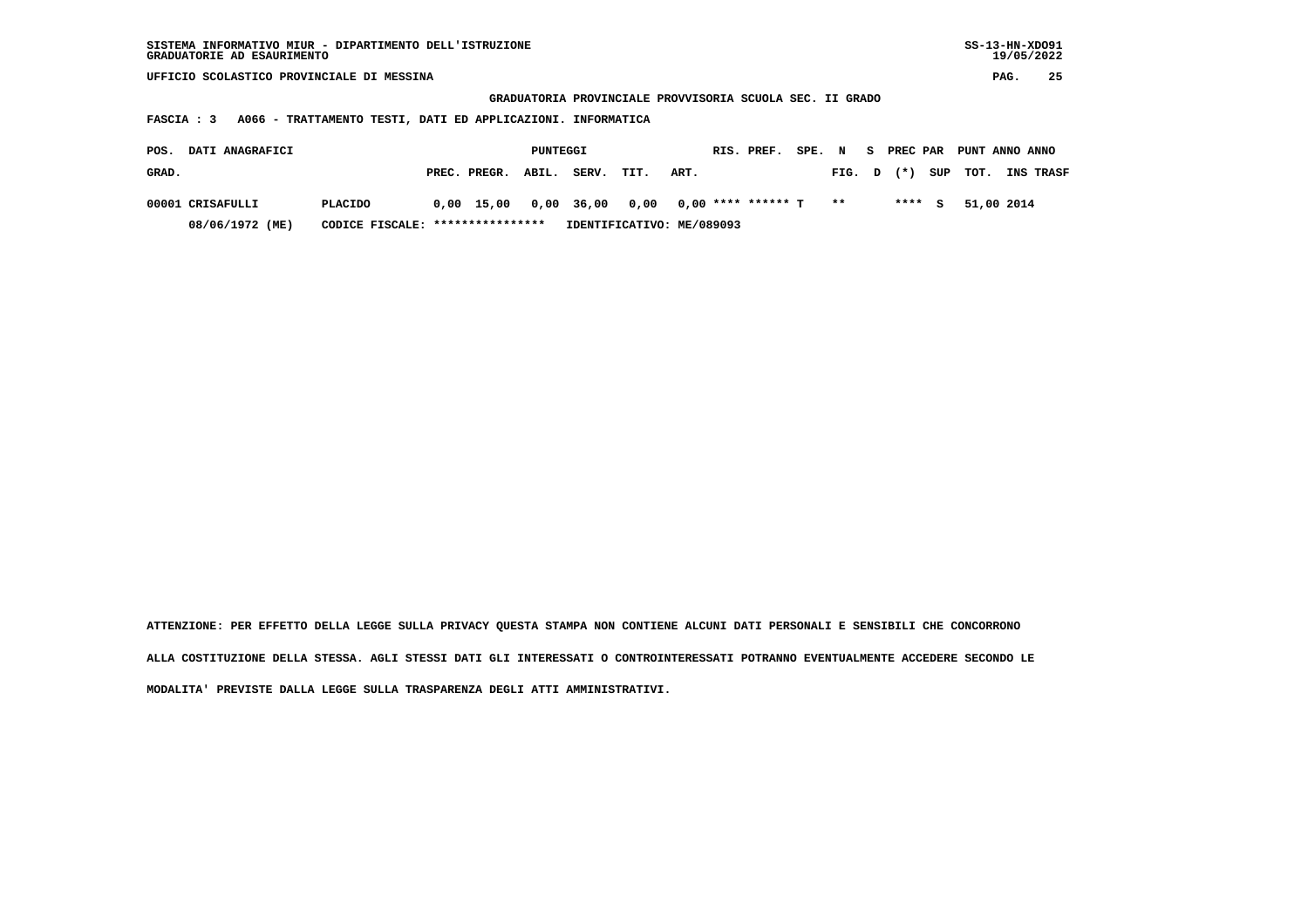**GRADUATORIA PROVINCIALE PROVVISORIA SCUOLA SEC. II GRADO**

 **FASCIA : 3 AC24 - LINGUE E CULTURE STRANIERE NEGLI ISTITUTI DI ISTRUZIONE DI II GRADO (SPAGNOLO)**

| POS.  | DATI ANAGRAFICI |                                   |      |              | PUNTEGGI   |       |                           |      | RIS. PREF.         | SPE. | N     | S. | PREC PAR |     | PUNT ANNO ANNO |                 |
|-------|-----------------|-----------------------------------|------|--------------|------------|-------|---------------------------|------|--------------------|------|-------|----|----------|-----|----------------|-----------------|
| GRAD. |                 |                                   |      | PREC. PREGR. | ABIL.      | SERV. | TIT.                      | ART. |                    |      | FIG.  | D  | $(* )$   | SUP | TOT.           | INS TRASF       |
|       | $00001$ CHILLE' | <b>SIMONA</b>                     | 0,00 |              | 9,00 18,00 | 0,00  | 0,00                      |      | $0.00$ **** ****** |      | $* *$ |    | ****     | s   |                | 27,00 2019 2019 |
|       | 03/06/1977 (ME) | CODICE FISCALE: ***************** |      |              |            |       | IDENTIFICATIVO: ME/088990 |      |                    |      |       |    |          |     |                |                 |
|       | 00002 TERRANOVA | <b>MARIA CRISTIN</b>              | 0.00 |              | 9,00 18,00 | 0,00  | 0,00                      |      | $0.00$ **** ****** |      | $* *$ |    | ****     | s   |                | 27,00 2019 2019 |
|       | 17/09/1975 (TO) | CODICE FISCALE: ****************  |      |              |            |       | IDENTIFICATIVO: ME/089038 |      |                    |      |       |    |          |     |                |                 |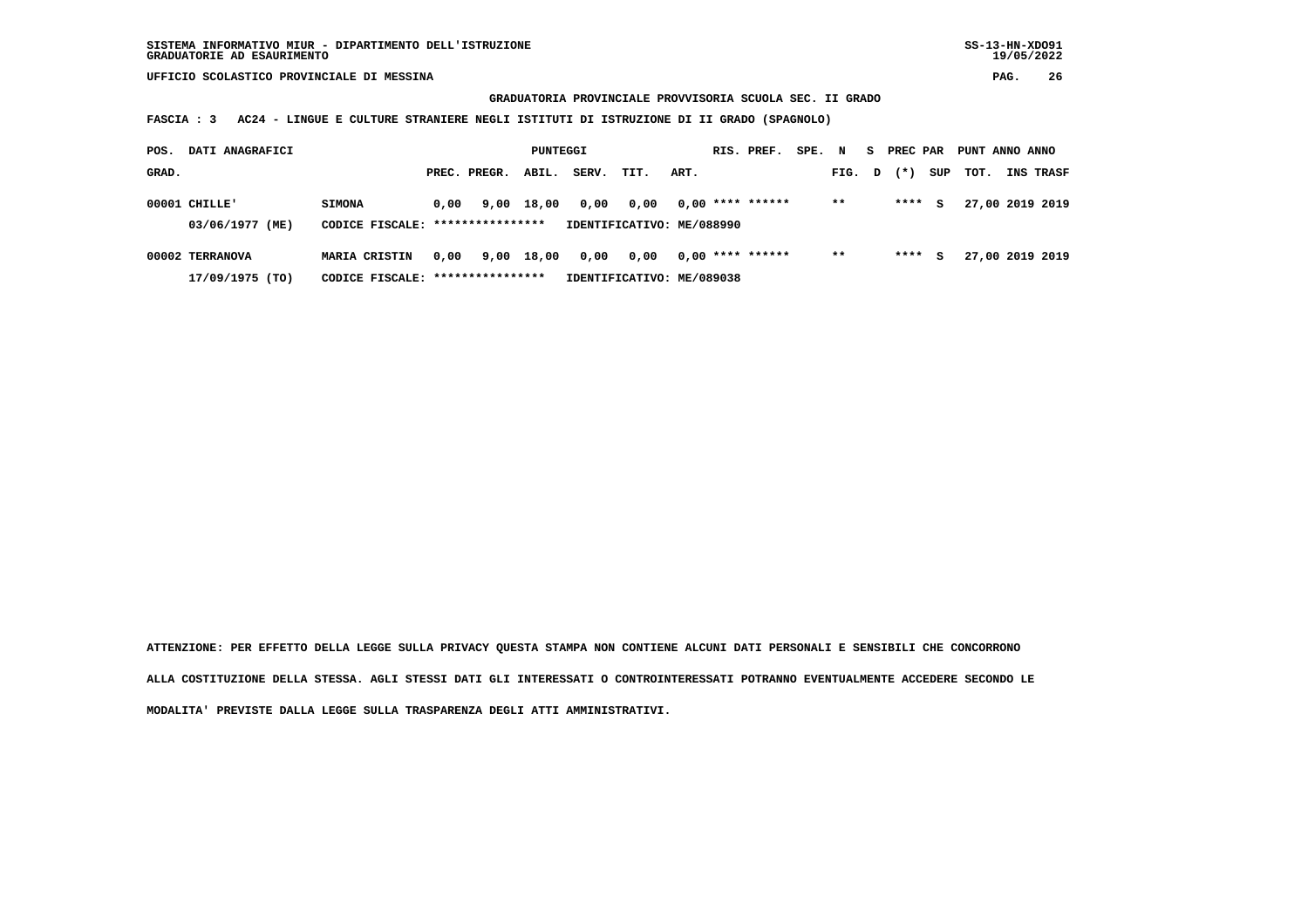**GRADUATORIA PROVINCIALE PROVVISORIA SCUOLA SEC. II GRADO**

 **FASCIA : 4 AC24 - LINGUE E CULTURE STRANIERE NEGLI ISTITUTI DI ISTRUZIONE DI II GRADO (SPAGNOLO)**

| <b>DATI ANAGRAFICI</b><br>POS. |                                  |      |                    | PUNTEGGI |       |      |                                       | RIS. PREF. | SPE. N |        | S PREC PAR |        | PUNT ANNO ANNO |                  |
|--------------------------------|----------------------------------|------|--------------------|----------|-------|------|---------------------------------------|------------|--------|--------|------------|--------|----------------|------------------|
| GRAD.                          |                                  |      | PREC. PREGR. ABIL. |          | SERV. | TIT. | ART.                                  |            |        | FIG. D | $(\star)$  |        | SUP TOT.       | <b>INS TRASF</b> |
| 00003 DARRIGO                  | <b>CATERINA</b>                  | 0.00 |                    |          |       |      | 0,00 14,00 0,00 0,00 0,00 **** ****** |            |        | $* *$  |            | $***5$ | 14,00 2014     |                  |
| 08/11/1980 (ME)                | CODICE FISCALE: **************** |      |                    |          |       |      | IDENTIFICATIVO: ME/086295             |            |        |        |            |        |                |                  |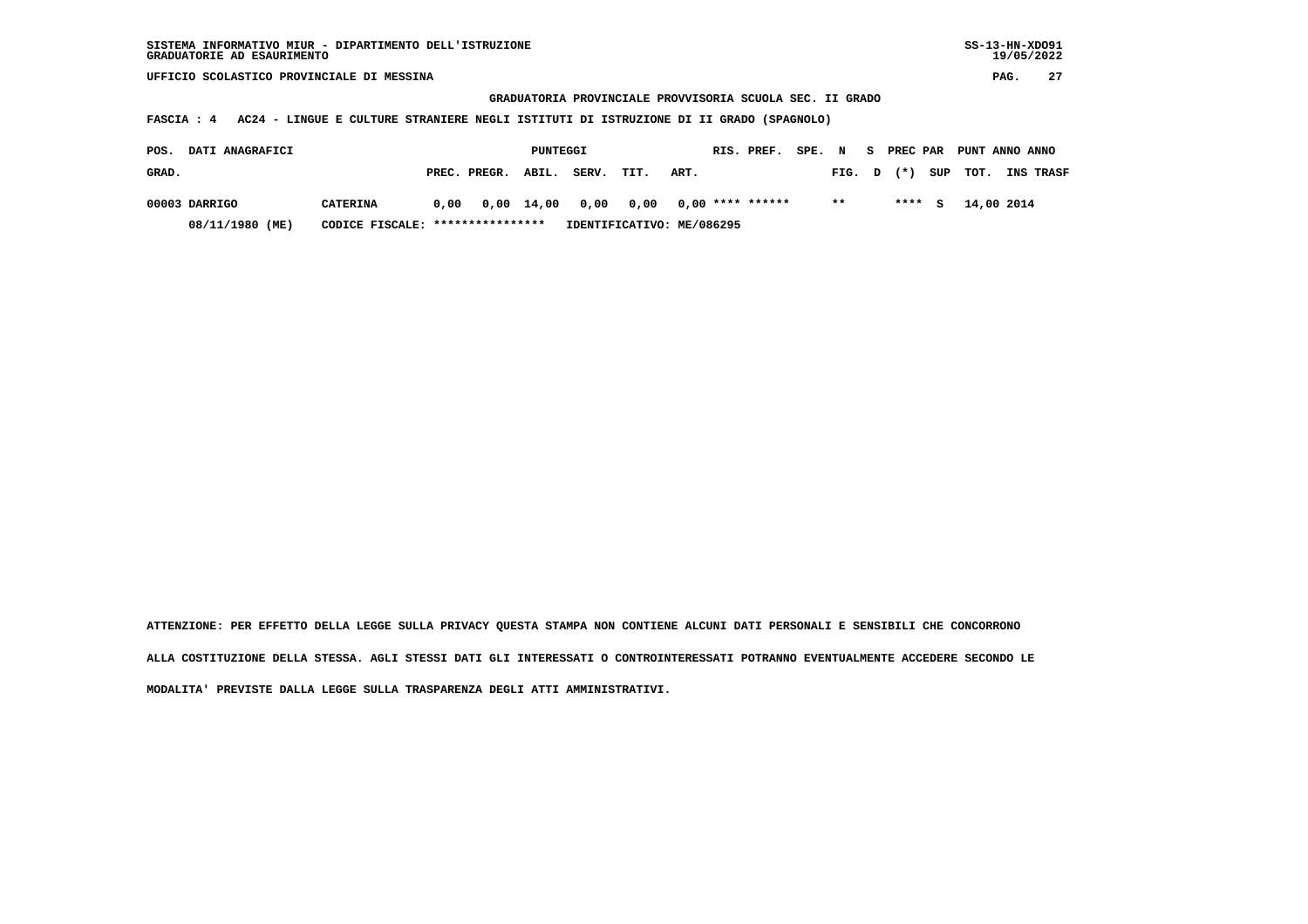| SISTEMA INFORMATIVO MIUR - DIPARTIMENTO DELL'ISTRUZIONE | SS-13-HN-XD091 |
|---------------------------------------------------------|----------------|
| GRADUATORIE AD ESAURIMENTO                              | 19/05/2022     |

 **GRADUATORIA PROVINCIALE PROVVISORIA SCUOLA SEC. II GRADO**

 **FASCIA : 1 B014 - LABORATORI DI SCIENZE E TECNOLOGIE DELLE COSTRUZIONI**

| POS.  | <b>DATI ANAGRAFICI</b> |                                  |      |                                       | PUNTEGGI |       |                           |      | RIS. PREF. | SPE. N |        |              |           | S PREC PAR PUNT ANNO ANNO |                  |
|-------|------------------------|----------------------------------|------|---------------------------------------|----------|-------|---------------------------|------|------------|--------|--------|--------------|-----------|---------------------------|------------------|
| GRAD. |                        |                                  |      | PREC. PREGR. ABIL.                    |          | SERV. | TIT.                      | ART. |            |        | FIG. D |              | $(\star)$ | SUP TOT.                  | <b>INS TRASF</b> |
|       | 00001 MAZZEO           | <b>LORENZO</b>                   | 5,00 | 0,00 0,00 12,00 3,00 0,00 **** ****** |          |       |                           |      |            |        | $***$  | $\mathbf{x}$ | $***$ S   | 20,00 2000                |                  |
|       | 14/12/1963 (ME)        | CODICE FISCALE: **************** |      |                                       |          |       | IDENTIFICATIVO: ME/003219 |      |            |        |        |              |           |                           |                  |